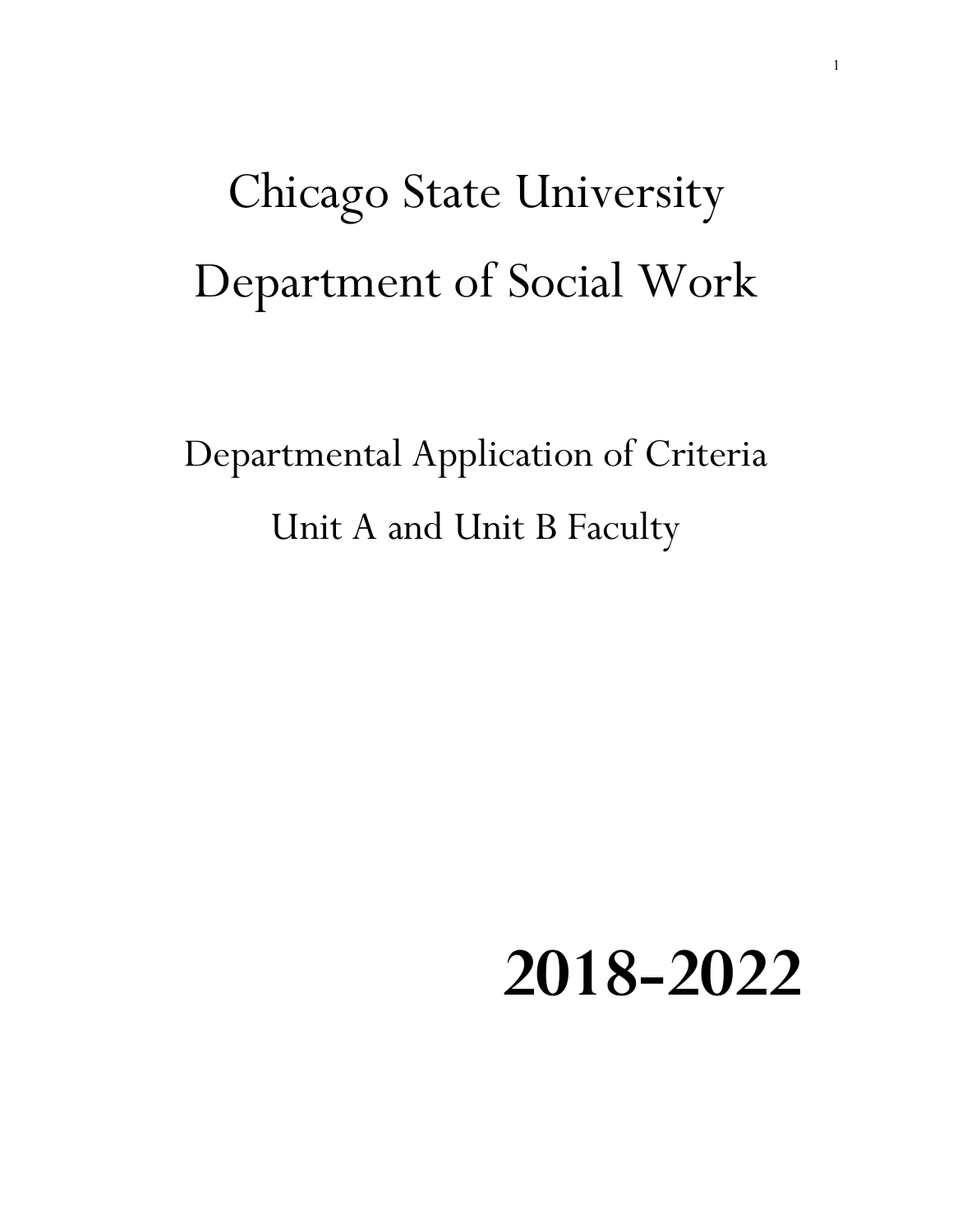# Chicago State University College of Arts and Sciences Master of Social Work Program

DAC Revision Contributors

### **Unit A Faculty:**

Youngjo Im, Ph.D. Mamie Kutame, Ph.D. Amzie Moore, Ph.D. Candidate

## **Unit B Faculty:**

Camille Odeh, M.S.W. Dorretta Parker, M.S.W.

DAC Revision Submitted on November 24, 2020 DAC Revision to Feedback Submitted on February 15, 2021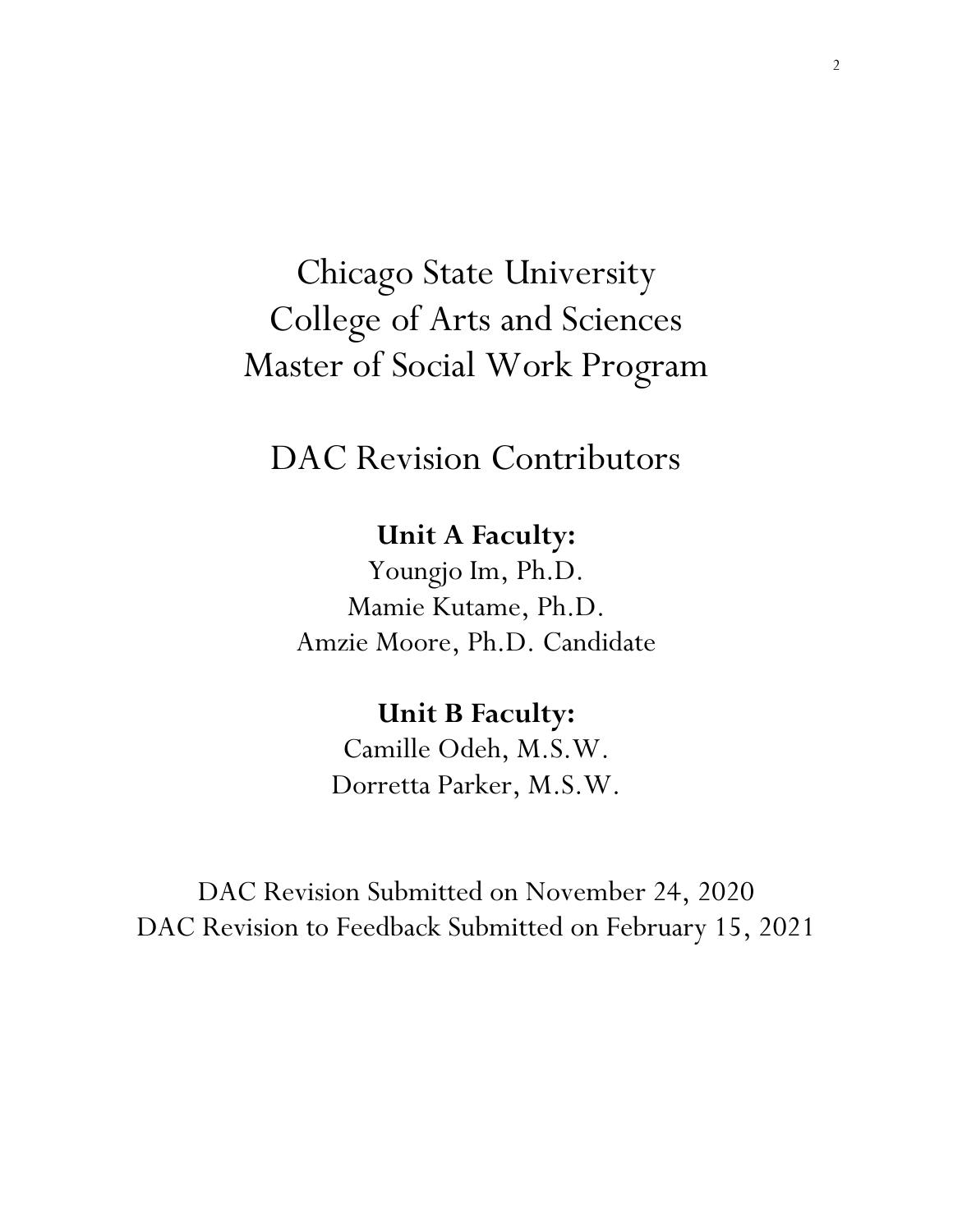#### **I. The Departmental Application of Criteria (DAC)**

#### **A. DAC Preamble**

The purpose of this document is to provide criteria to evaluate employee performance in three areas – teaching, research, and service. The goal of evaluation is to ensure that university identified standards of excellence are maintained in those three areas. The document is organized according to three sections, with each section representing an area of evaluation. Each section identifies the categories of accepted materials and activities, their relative importance, and the methods of evaluation.

#### **B. Evaluation Portfolio**

The evaluation portfolio is a collection of materials submitted by the employee in order to substantiate performance in accordance with the DAC. Each portfolio will include a copy of the current Departmental Application of Criteria, a curriculum vita, a yearlong work assignment and any revised work assignment worksheets, peer evaluations, student evaluations, instructional materials, evidence of teaching/*primary duties*, evidence of research/*creative activities*, evidence of service activities, and any other materials as set forth in the *Contract.* Below are guidelines each candidate should follow when submitting a portfolio for promotion, retention, tenure, or a PAI.

1. Only include materials within the evaluation period as stipulated in the *Contract*.

2. A letter of intent should be the first item in the portfolio and should provide a narrative of activities accomplished in the three areas. The letter of intent should be no more than two pages and should clearly identify the purpose of the submission (i.e. Fourth-Year Retention, PAI) and provide a summary of the entire portfolio. It should be stated if the individual is to be evaluated on a higher standard, such as promotion or tenure by exception. Preceding each area of evaluation (teaching/*primary duties*, research/*creative activities*, service) a one to two-page summary of supporting materials in the evaluation area is suggested. This narrative should provide a more detailed summary of its content than appears in the letter of intent.

3. A table of contents is required and a paging system is strongly recommended.

4. The candidate should use the same headings and language as that found in the DAC for the three categories. Divisions between sections of the portfolio should be very clear and distinct.

5. The submission and review of portfolios are governed by a process set forth in the *Contract*. In particular, they must be submitted by the requisite deadlines and, once submitted, material may not be added or removed by the faculty in personnel action unless requested by the evaluators.

6. Submitted material shall not include personal information such as social security numbers or irrelevant documents such as the ethics training certificate.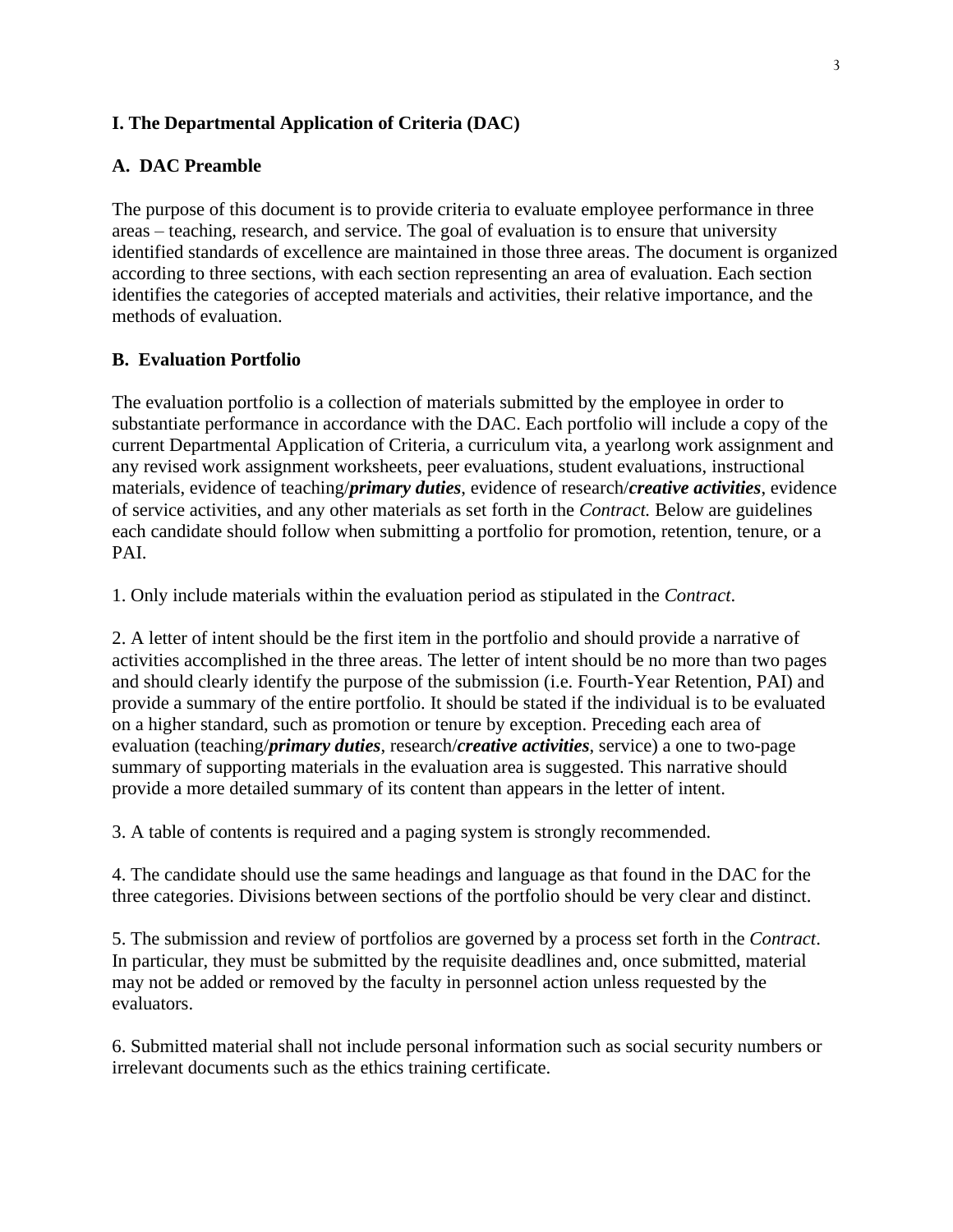#### **II. Departmental Personnel Committee (DPC)**

#### **A. Purpose**

The purpose of a Department Personnel Committee shall be to review materials submitted by faculty members of the department seeking retention, promotion, professional advancement increase (PAI) or tenure and to provide recommendations in accordance with the DAC. The dates for each evaluation process are specified in the annual university evaluation timetable.

#### **B. Composition**

The Department Personnel Committee (DPC) will be comprised of tenure and tenure line faculty members.

#### **III. Evaluation Criteria for Unit A Faculty**

The degree of effectiveness of performance of each faculty member who is being considered for retention, promotion, PAI, tenured-faculty review, or tenure shall be evaluated in the areas of teaching/*performance of primary duties*, research/*creative activity*, and service. The criteria by which these areas shall be evaluated are set forth in sections V-VII of this document. Teaching/ *performance of primary duties* is considered the most important of the three areas of evaluation as stipulated in *Contract* Article 19.3.a.1.

The minimum performance requirements for unit A faculty in each of the three areas of evaluation is shown in Summary Table (I & II) on pages 4-6 for each personnel action. These performance requirements are as designated in the current *Contract* in Article 19.3.b.2. For a summary of the criteria for each performance requirement (Appropriate, Satisfactory, Exemplary, etc.), please also see Summary Table (I & II) on pages 4-6.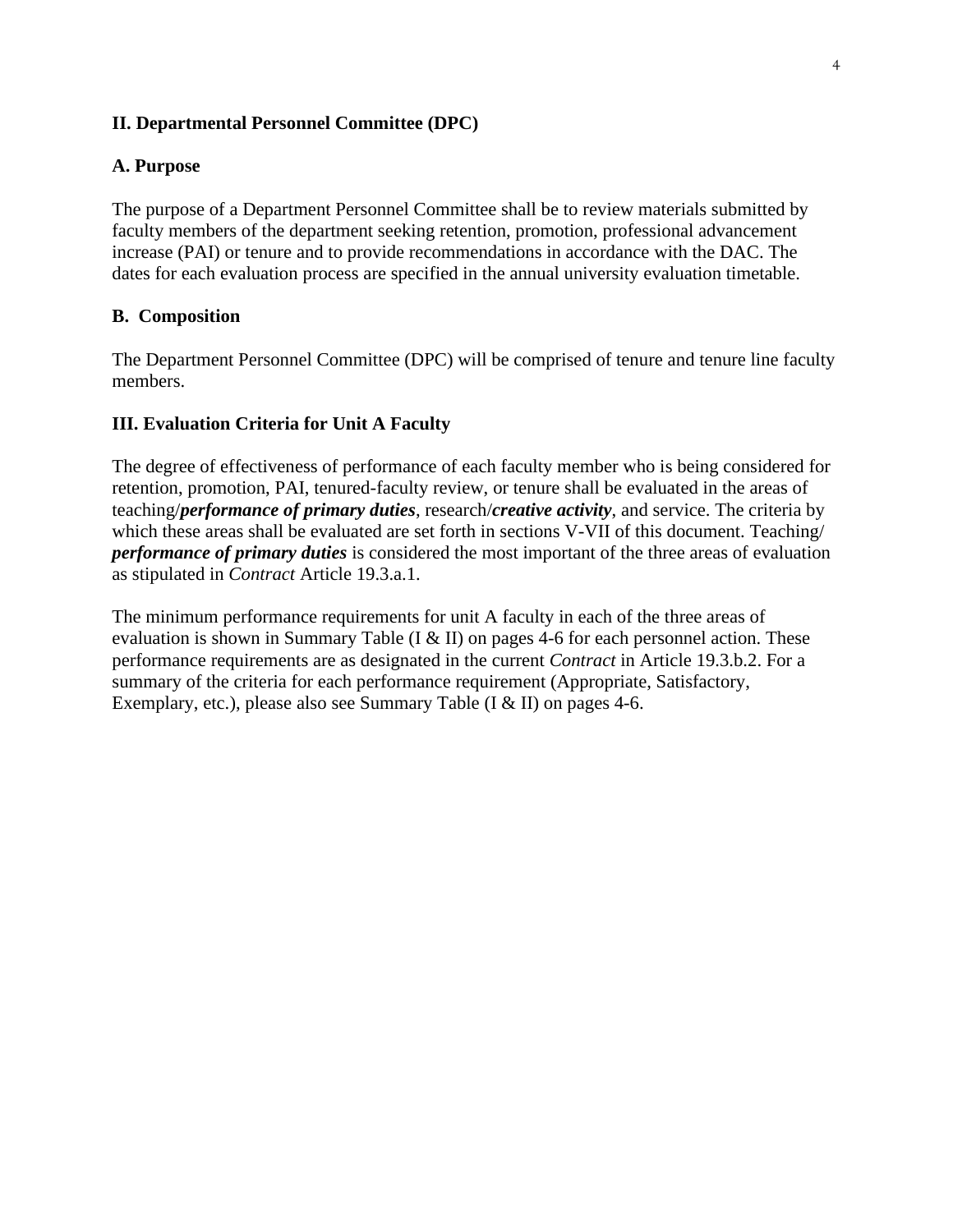#### **Table I & II**

#### **Summary of the Minimum Performance Requirements and the Criteria for each Performance Requirements for Unit A Faculty**

| <b>Personnel Action</b>         | <b>Teaching/Primary Duty</b>                                                                                                                                         | Research/Creative<br><b>Activity</b>       | <b>Service</b>                                                                                      |
|---------------------------------|----------------------------------------------------------------------------------------------------------------------------------------------------------------------|--------------------------------------------|-----------------------------------------------------------------------------------------------------|
| <b>First Year</b><br>Retention  | Satisfactory                                                                                                                                                         | Appropriate                                | Appropriate                                                                                         |
|                                 | "Satisfactory" rating for A.a<br>plus (1) additional A activity<br>(and "Satisfactory B.a rating<br>plus (1) additional B activity if<br>applicable)                 | $(1)$ A1                                   | $(1)$ A1 plus $(1)$ additional<br>Category 1                                                        |
| <b>Second Year</b><br>Retention | Satisfactory                                                                                                                                                         | Satisfactory                               | Satisfactory                                                                                        |
|                                 | "Satisfactory" rating for A.a<br>plus (1) additional A activity<br>(and "Satisfactory B.a rating<br>plus (1) additional B activity if<br>applicable)                 | $(3)$ A1                                   | $(2)$ A1 plus $(1)$ B1 plus<br>(1) additional Category 1                                            |
| Third Year<br>Retention         | Effective                                                                                                                                                            | <b>Highly Satisfactory</b>                 | <b>Highly Satisfactory</b>                                                                          |
|                                 | "Effective" rating for A.a plus<br>(2) additional A activities (and<br>"Effective" B.a rating plus (2)<br>additional B activities if<br>applicable)                  | $(3)$ A1 plus $(3)$<br>A2/B1               | $(2)$ A1 plus $(2)$ B1 plus<br>(2) additional Category 1<br>plus (1) Category 2                     |
| Fourth Year<br>Retention        | <b>Highly Effective</b>                                                                                                                                              | Effective                                  | Effective                                                                                           |
|                                 | "Highly Effective" rating for<br>A.a plus (3) additional A<br>activities (and "Highly<br>Effective" B.a rating plus (2)<br>additional B activities if<br>applicable) | $(3)$ A2/B1 plus $(1)$<br>B1               | $(2)$ A1 plus $(2)$ B1 plus<br>$(1)$ C1 plus $(2)$ additional<br>Category 1 plus (1)<br>Category 2  |
| Fifth Year<br>Retention         | Significant                                                                                                                                                          | <b>Highly Effective</b>                    | <b>Highly Effective</b>                                                                             |
|                                 | "Significant" rating for A.a<br>plus (4) additional A activities<br>(and "Significant" B.a rating<br>plus (2) additional B activities<br>if applicable)              | $(2)$ A2/B1 plus $(2)$<br>B1 plus $(1)$ B2 | $(2)$ A1 plus $(2)$ B1 plus<br>$(1)$ C1 plus $(2)$ additional<br>Category 1 plus (2)<br>Category 2. |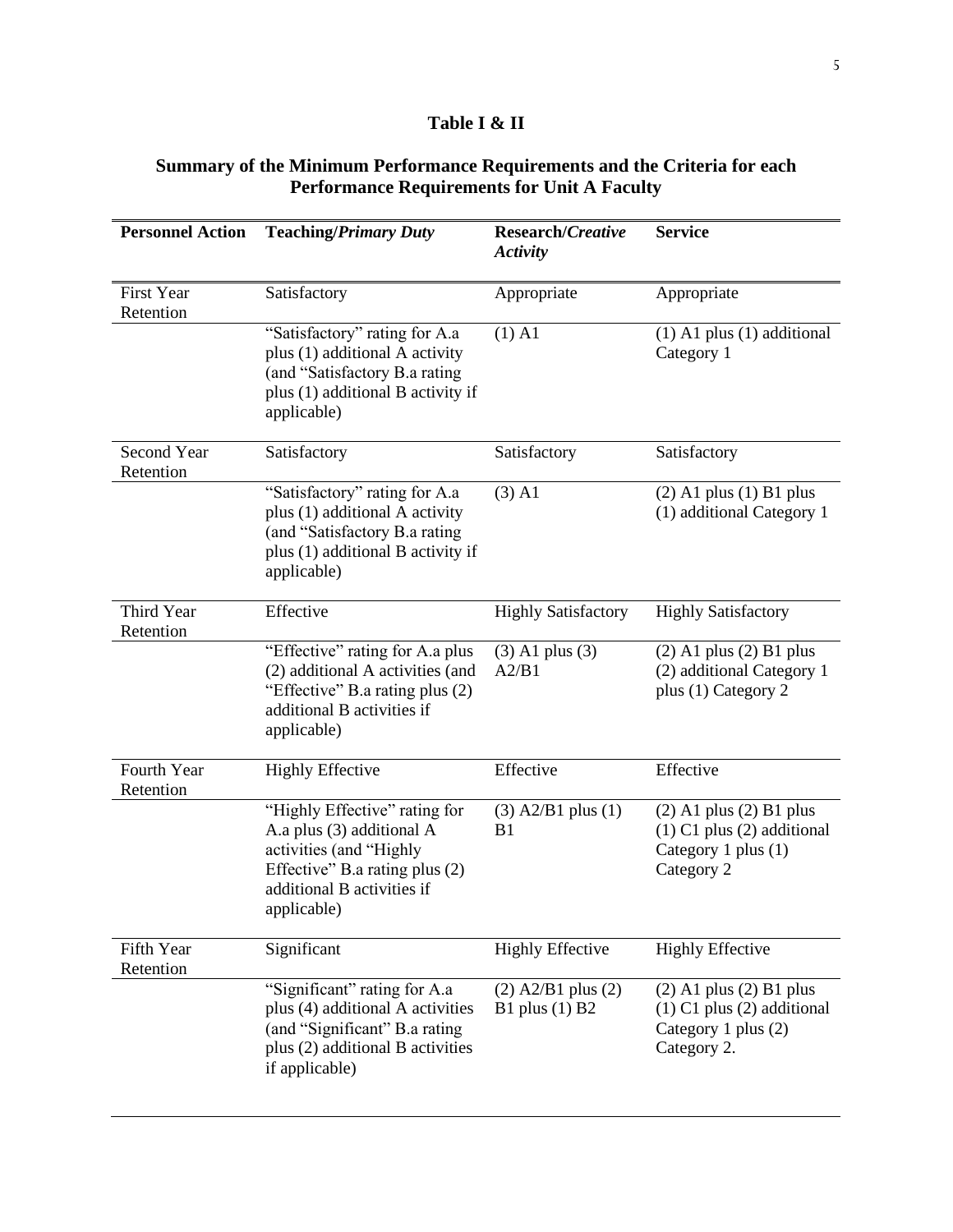| Promotion to                   | Significant                                                                                                                                                         | Significant                                 | Significant                                                                                                                                       |
|--------------------------------|---------------------------------------------------------------------------------------------------------------------------------------------------------------------|---------------------------------------------|---------------------------------------------------------------------------------------------------------------------------------------------------|
| Associate/Tenure               | "Significant" rating for A.a<br>plus (10) additional A<br>activities (and "Significant"<br>B.a rating plus (4) additional<br>B activities if applicable)            | $(10)$ A2/B1 plus $(4)$<br>B1 plus $(3)$ B2 | $(10)$ A1 plus $(24)$<br>additional Category 1<br>activities with at least<br>one activity in groups B,<br>C, D, and E plus (7)<br>Category 2.    |
| Associate/Tenured<br>Professor | Superior (1 year)                                                                                                                                                   | Significant (1 year)                        | Significant (1 year)                                                                                                                              |
|                                | "Superior" rating for A.a plus<br>(6) additional A activities (and<br>"Superior" B.a rating plus (6)<br>additional B activities if<br>applicable)                   | $(4)$ B1                                    | $(2)$ A1 plus $(2)$ B1 plus<br>$(1)$ C1 plus $(1)$ D1/E1<br>plus (1) additional<br>Category 1 plus (4)<br>Category 2                              |
| Promotion to Full<br>Professor | Superior                                                                                                                                                            | Superior                                    | Superior                                                                                                                                          |
|                                | "Superior" rating for A.a plus<br>(12) additional A activities<br>(and "Superior" B.a rating<br>plus (6) additional B activities<br>if applicable)                  | $(10)$ A2/B1 plus $(6)$<br>B1 plus $(3)$ B2 | $(10)$ A1 plus $(28)$<br>additional Category 1<br>activities with at least<br>one activity in groups B,<br>C, D, and E; plus $(10)$<br>Category 2 |
| <b>Full Professor</b>          | Superior (1 year)                                                                                                                                                   | Superior (1 year)                           | Superior (1 year)                                                                                                                                 |
|                                | "Superior" rating for A.a plus<br>(6) additional A activities (and<br>"Superior" B.a rating plus (6)<br>additional B activities if<br>applicable)                   | $(10)$ A2/B1 plus $(6)$<br>B1 plus (3) B2   | $(2)$ A1 plus $(2)$ B1 plus<br>$(1)$ C1 plus $(1)$ D1 plus<br>$(1)$ E1 plus $(3)$ additional<br>Category 1 plus (4)<br>Category 2                 |
| Post-Tenure<br>Review          | Adequate/                                                                                                                                                           | Adequate/                                   | Adequate/                                                                                                                                         |
|                                | "Highly Effective" rating for<br>A.a plus (3) additional A<br>activities (and "Highly<br>Effective" B.a rating plus (2)<br>additional B activities if<br>applicable | $(2)$ A1 plus $(2)$<br>B1/A2                | $(2)$ A1 plus $(2)$ B1 plus<br>(3) additional Category 1                                                                                          |
|                                | /Exemplary                                                                                                                                                          | /Exemplary                                  | /Exemplary                                                                                                                                        |
|                                | "Significant" rating for A.a<br>plus (4) additional A activities<br>(and "Significant" B.a rating<br>plus (2) additional B activities<br>if applicable)             | $(2)$ B1/A2 plus $(1)$<br>B <sub>2</sub>    | $(2)$ A1 plus $(2)$ B1 plus<br>$(1)$ C1 plus $(1)$ D1/E1<br>plus (3) additional<br>Category 1 plus (3)<br>Category 2                              |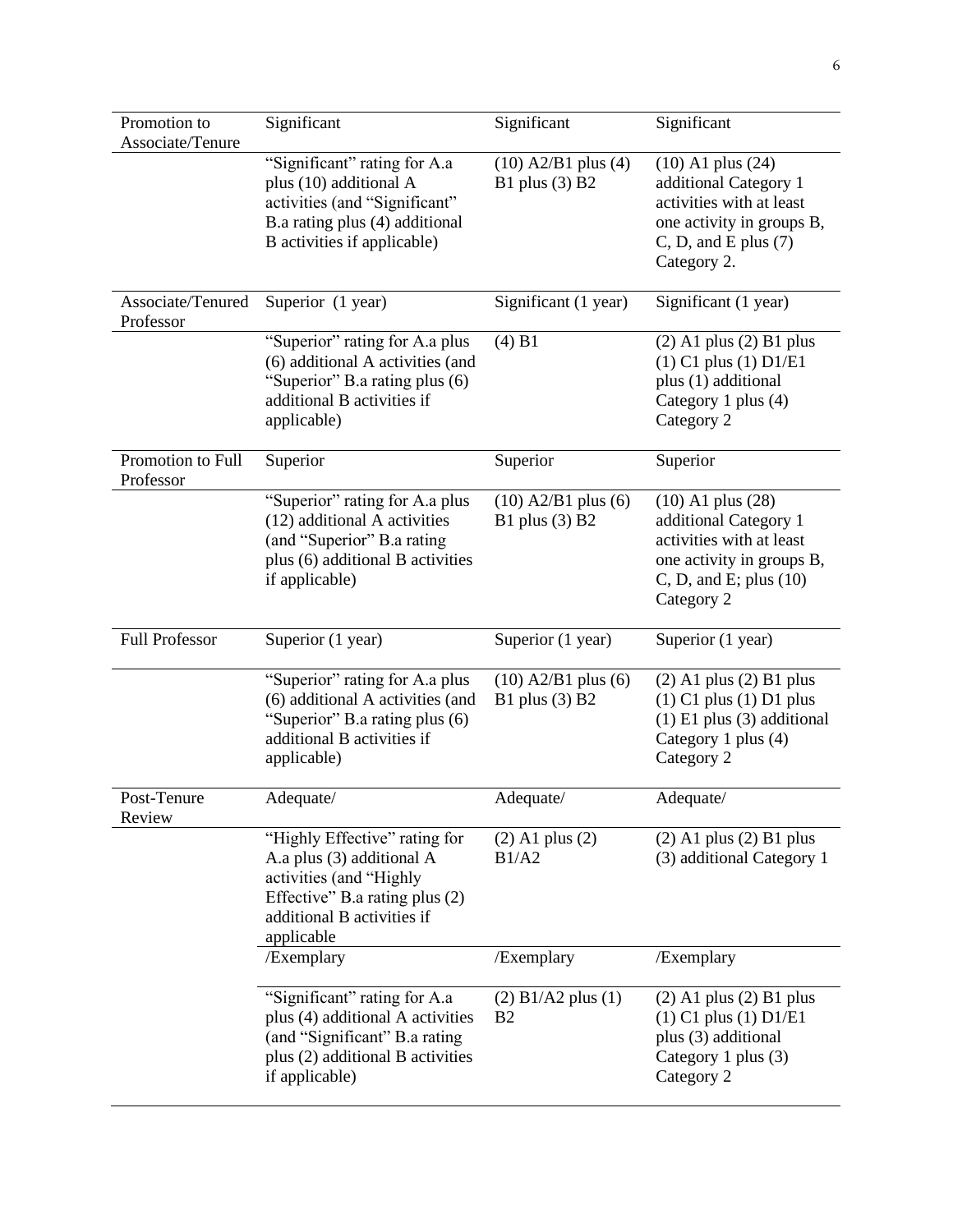| PAI | Superior (1 year)                                                                                                                                 | Superior $(1 \text{ year})$                                                                                          | Superior $(1$ year)/                                                                                                              |
|-----|---------------------------------------------------------------------------------------------------------------------------------------------------|----------------------------------------------------------------------------------------------------------------------|-----------------------------------------------------------------------------------------------------------------------------------|
|     | "Superior" rating for A.a plus<br>(6) additional A activities (and<br>"Superior" B.a rating plus (6)<br>additional B activities if<br>applicable) | $(10)$ A2/B1 plus $(6)$<br>B1 plus $(3)$ B2                                                                          | $(2)$ A1 plus $(2)$ B1 plus<br>$(1)$ C1 plus $(1)$ D1 plus<br>$(1)$ E1 plus $(3)$ additional<br>Category 1 plus (4)<br>Category 2 |
|     |                                                                                                                                                   | $\sqrt{\text{Significant}}$ (1 year)                                                                                 | $\sqrt{\text{Significant}}$ (1 year)                                                                                              |
|     | (4) B1                                                                                                                                            | $(2)$ A1 plus $(2)$ B1 plus<br>$(1)$ C1 plus $(1)$ D1/E1<br>plus (1) additional<br>Category 1 plus (4)<br>Category 2 |                                                                                                                                   |

| <b>Personnel</b><br><b>Action</b> | <b>Teaching/Primary Duty</b>                                                                                                                        | Research/Creative<br>Activity                 | <b>Service</b>                                                         |
|-----------------------------------|-----------------------------------------------------------------------------------------------------------------------------------------------------|-----------------------------------------------|------------------------------------------------------------------------|
|                                   | Exceptional                                                                                                                                         | Exceptional                                   | Exceptional                                                            |
|                                   | "Superior" rating for A.a plus<br>(30) additional A activities<br>(and "Superior" B.a rating<br>plus (10) additional B<br>activities if applicable) | $(30)$ A2/B1 plus $(10)$<br>B1 plus $(15)$ B2 | $(10)$ A1 plus $(50)$<br>additional Category 1<br>plus (20) Category 2 |

#### **Notes for Summary Table I & II:**

1. Activity is defined as a unique function occurring within the evaluation period. For instance, maintaining a scientific instrument room counts as one activity, even though there may be multiple instrument rooms. However, in multi-year evaluations, instrument room maintenance can be counted once for each year that it was performed.

2. Activities in the table are organized on a hierarchy of value labeled as A or B and are coupled with numbers to identify a specific classification of activity to be evaluated.

3. Materials in a higher category can be used as substitutes for lower requirements (where applicable and appropriate) but substitutions cannot reduce the quantity of activities required.

4. "(2) A1" indicates 2 A1 activities are required during the evaluation period. "(3) A2/B1" indicates that any combination of A2 plus B1 activities totaling three is required.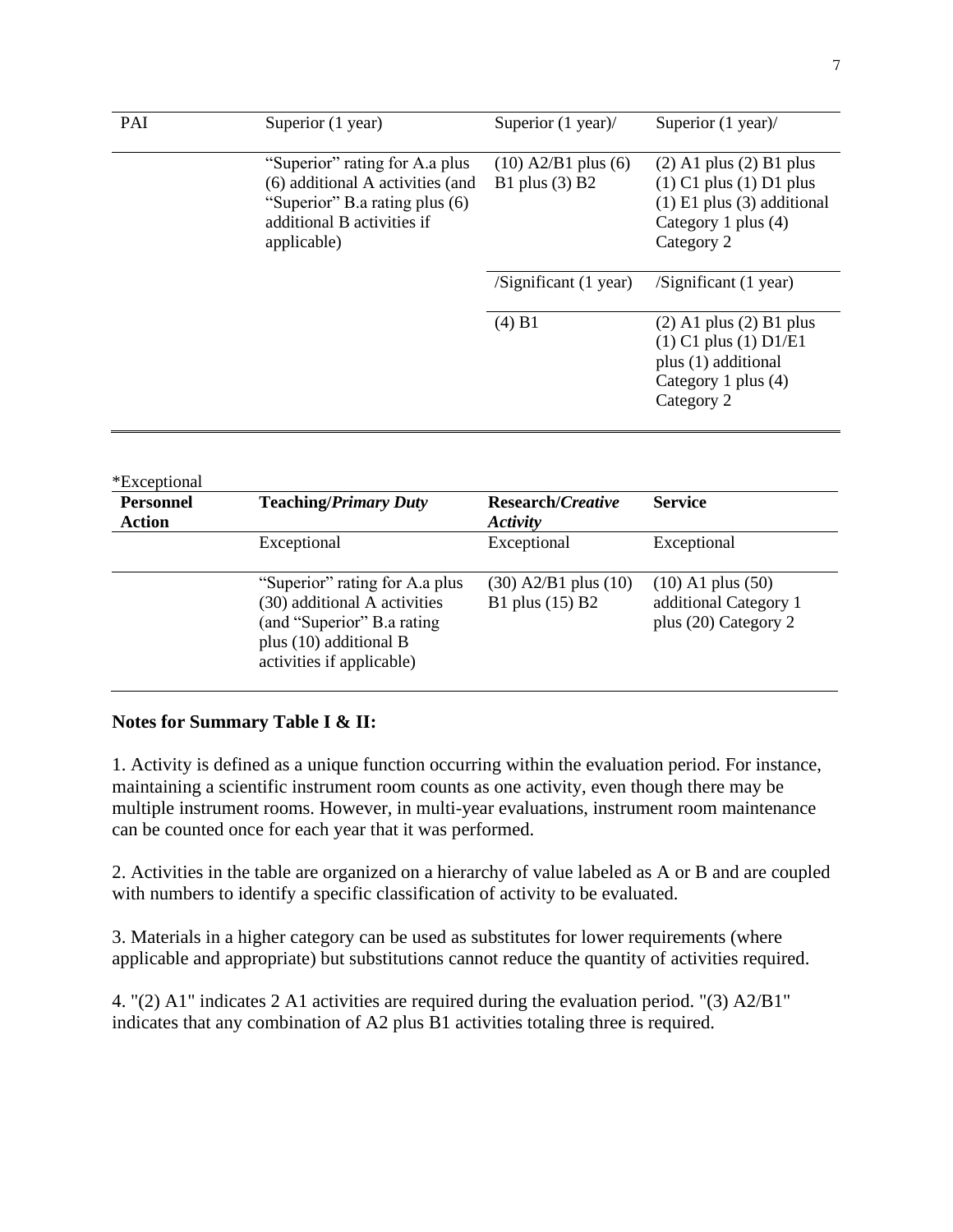#### **IV. Categories of Materials and Activities, Relative Importance, and Methods of Evaluation for Teaching /***Performance of Primary Duties*

Teaching and other *primary duties* are important to the intellectual life of the university. A record of all teaching and teaching-related activities, supporting evidence, and summative narrative should be included in each portfolio. The narrative should explain how the candidate meets the established criteria, how assessment results have led to changes in courses, and how faculty development activities have improved teaching.

The two aspects of the category teaching/*performance of primary duties* are to be weighted in their evaluation in proportion to the assignment of CUEs on their revised work assignment. Because each of these aspects are quite different, the categories, their importance, the criteria, and guidelines for each will be covered in two parallel sections organized according to the following designations: **A. Teaching** and **B.** *Performance of Primary Duties*.

The teaching section is first and the *performance of primary duties* follow immediately after, and before the research/*creative activities*. The materials required to meet the performance standard for each section are listed in Table III and Table IV.

#### **V. Teaching/***Primary Duties* **Categories**

| A. Teaching                                         | <b>B. Performance of Primary Duties</b>                 |
|-----------------------------------------------------|---------------------------------------------------------|
| (a) Classroom performance                           | (a) Primary duty performance                            |
| (b) Other teaching related duties                   | (b) Other primary duty related activities               |
| (c) Curriculum development and revision             | (c) Program development and enhancement                 |
| (d) Professional development related to<br>teaching | (d) Professional development related to<br>primary duty |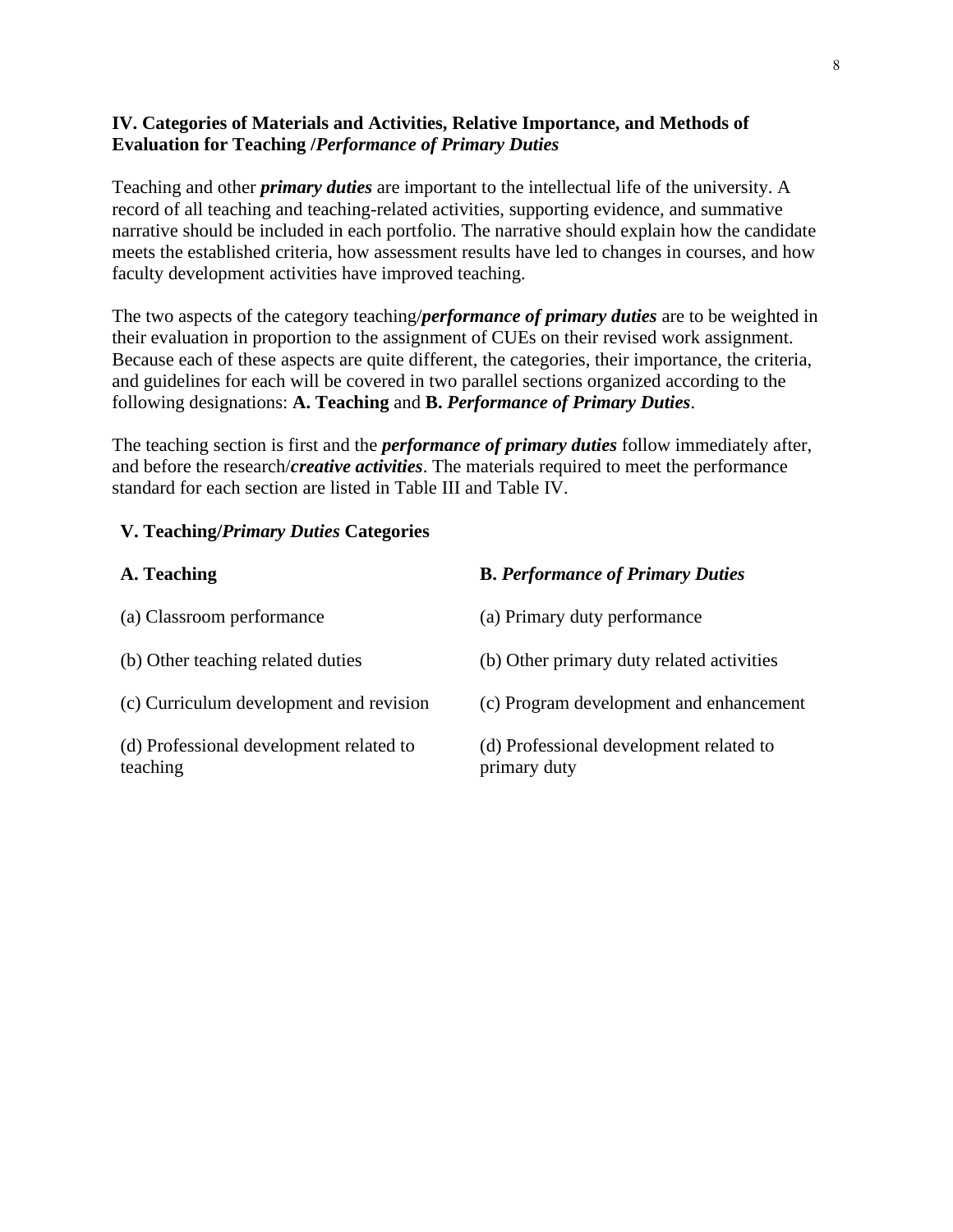| <b>A</b> Activities                                     | <b>Materials to be Evaluated</b>                                                                                                                                                                                                                                                                                                                                                                                                                                                                                                                                                                                                                                                                                                                                                                                                                                                                                                                           |
|---------------------------------------------------------|------------------------------------------------------------------------------------------------------------------------------------------------------------------------------------------------------------------------------------------------------------------------------------------------------------------------------------------------------------------------------------------------------------------------------------------------------------------------------------------------------------------------------------------------------------------------------------------------------------------------------------------------------------------------------------------------------------------------------------------------------------------------------------------------------------------------------------------------------------------------------------------------------------------------------------------------------------|
|                                                         | (Any item with an asterisk must be submitted)                                                                                                                                                                                                                                                                                                                                                                                                                                                                                                                                                                                                                                                                                                                                                                                                                                                                                                              |
| a. Classroom performance                                | 1. Revised faculty work assignments for the evaluation period*<br>2. All peer and chair evaluations during the evaluation period*<br>3. Summary of student evaluations (with student comments) for each<br>course evaluated during the evaluation period. This includes online<br>and hybrid courses*<br>4. The course syllabus, the final exam/project, and a representative<br>hour exam/assignment for each different course taught during the<br>evaluation period*<br>5. Evidence of participation in required assessment activities*<br>6. The following may also be submitted:<br>a. Additional quizzes or exams<br>b. Handouts, study guides, or assignments<br>c. Graded or ungraded student assignments<br>d. Signed statements relating to teaching performance<br>e. Evidence of teaching awards<br>f. Class grade distributions<br>g. Materials from tutoring or help sessions<br>h. Evidence of participation in the academic early warnings |
|                                                         | <i>i</i> . Other materials                                                                                                                                                                                                                                                                                                                                                                                                                                                                                                                                                                                                                                                                                                                                                                                                                                                                                                                                 |
| b. Other teaching related<br>activities                 | 1. Evidence of training students in research/creative activities<br>2. Evidence of training students as teaching assistants<br>3. Evidence of student mentoring<br>4. Evidence of assisting with study groups/tutoring groups<br>5. Evidence of observing of student teaching candidates                                                                                                                                                                                                                                                                                                                                                                                                                                                                                                                                                                                                                                                                   |
| c. Curriculum development<br>and revision               | 1. Original instructional materials such as homework problems,<br>novel/original learning aids, and new hands-on activities<br>2. Updates to lecture material<br>3. Evidence of efforts to develop new courses, update existing courses,<br>or change a program's curriculum                                                                                                                                                                                                                                                                                                                                                                                                                                                                                                                                                                                                                                                                               |
| d. Professional development<br>for teaching improvement | 1. Documentation of participation in professional development<br>activities that contribute to course development and improvement of<br>teaching.                                                                                                                                                                                                                                                                                                                                                                                                                                                                                                                                                                                                                                                                                                                                                                                                          |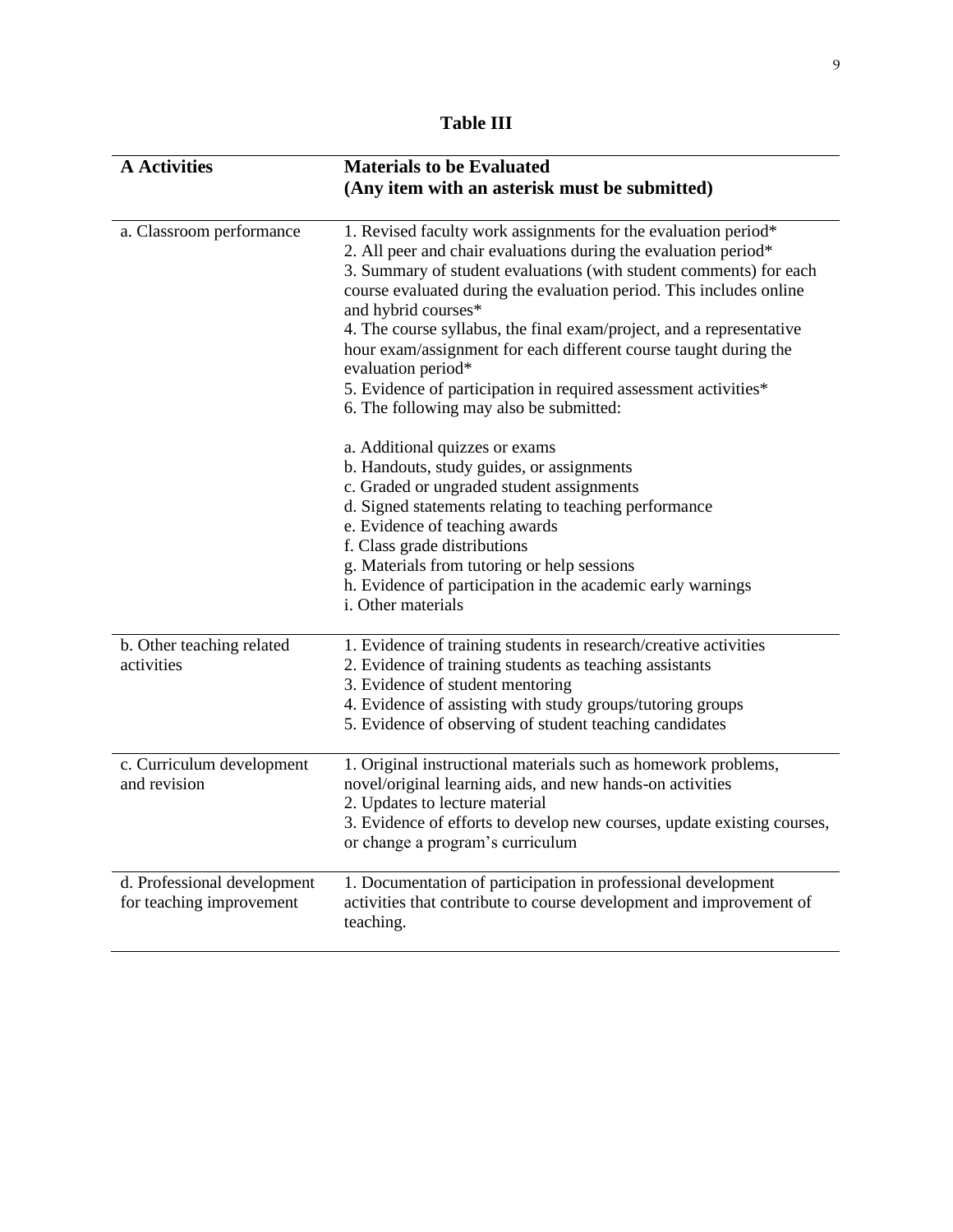#### **Relative Importance of Teaching (A) Activities and Methods of Evaluation**

For all teaching faculty, the evaluation of classroom performance is the most significant activity. Evaluation of a candidate's teaching will include consideration of the candidate's effectiveness in the following areas: execution of assigned responsibilities; command of the subject matter or discipline; ability to organize, analyze and present material clearly and effectively; ability to encourage and interest students in the learning process; evidence of technologies used in the classroom and in student mentoring, advisement, counseling and direction of individual learning activities. Below are specific instructions regarding the evaluation of A activities:

#### *Course Syllabi*

Syllabi are expected to clearly define the following: course description; course objectives and outcomes; assessment methods; the name of the text and other required materials; instructor's name, phone number, e-mail address, office location, and office hours; class meeting time and location; a calendar of activities for the course; ADA statement; material to be covered in the course; policies concerning attendance, tardiness, and makeup exams; grading standards (including 'I' grades); frequency and relative weights of exams, quizzes, homework, papers, and other materials; laboratory/studio safety rules (if appropriate); link to the university student evaluation site: http://www.csu.edu/course-eval; information about field trips (if appropriate); and policy concerning plagiarism. In addition, it is expected that syllabi will be professionally produced with a minimum of spelling, grammatical or typographical errors, that all instructions and conditions are internally consistent, and that the course content and prerequisites reflect the catalog description. All syllabi will be in the HLC format and will include items required for specific accrediting agencies when appropriate. For courses where a 4000-level class meets with a 5000-level class, it is expected that the two classes will have different syllabi, different learning outcomes, and different assessment measures.

\*Assessment of CSWE competencies/practice behaviors: Documentation in course syllabus of (a) competencies and practice behaviors to be assessed, (b) the assignment that will be used to assess the practice behaviors, (c) the rubric used to assess the practice behaviors, (d) the points assigned for the assessment of practice behaviors, and (e) documentation illustrating how the assessment points are tied to the overall points given for that assignment.

#### *Course Materials*

Representative exams, quizzes, and other materials submitted for evaluation are expected to reflect the following qualities: balanced coverage of the assigned material, questions which are clearly stated, questions which are appropriate for the level of the course, a length which is appropriate for the time allotted, and a minimum of spelling, grammatical or typographical errors. Materials submitted will be evaluated with regard to their value in assisting student learning, their originality, and their appropriateness for the course. Regular revisions and updates to course materials shall be valued more than repetitive, unrevised materials over a multi-year period.

#### *Student Evaluations*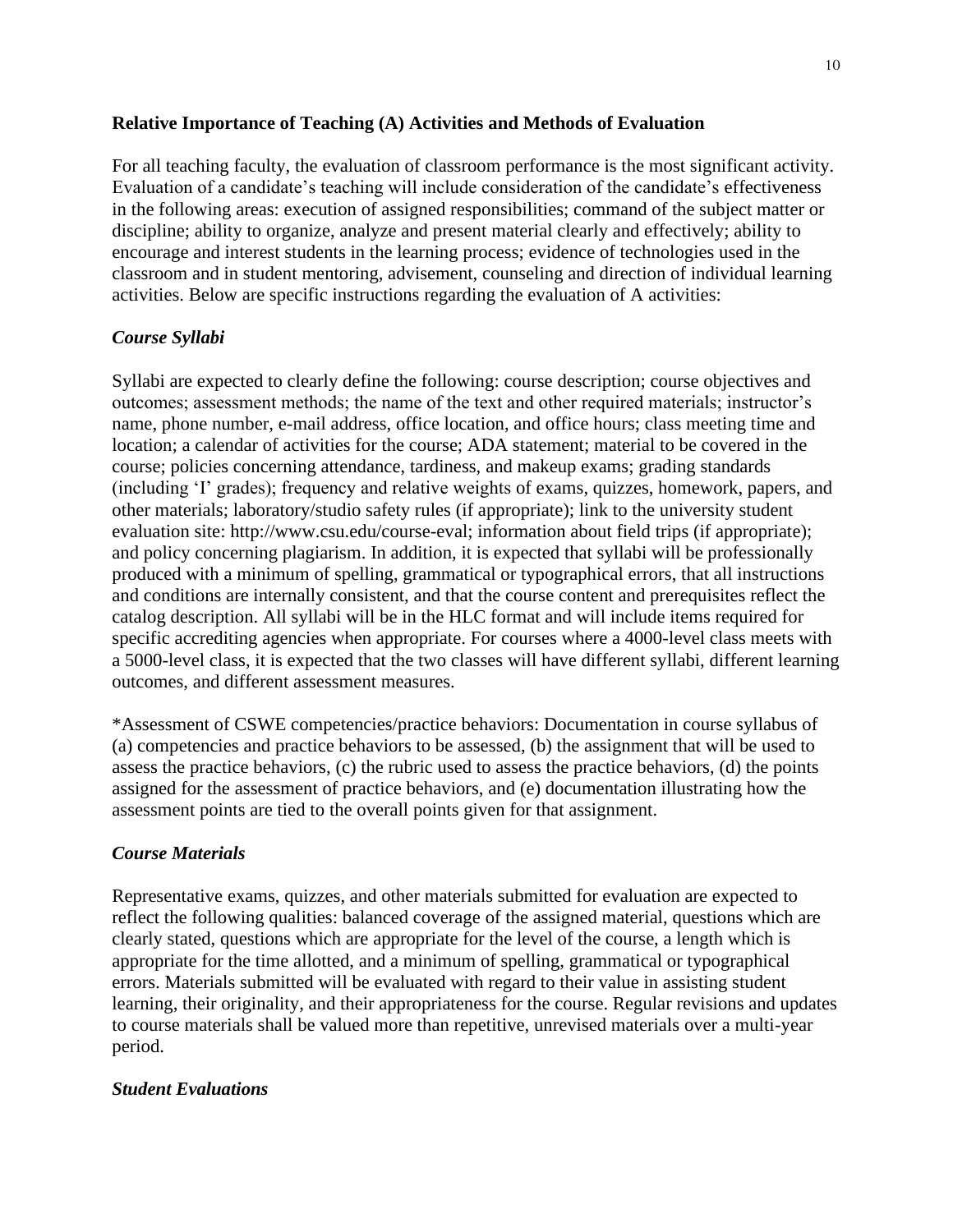Faculty shall give all students, except those enrolled in practicum, tutorials, independent study courses, and research courses, the opportunity to evaluate their teaching effectiveness through the student evaluations provided on-line by the university evaluation website: http://www.csu.edu/course-eval. The faculty member shall advise students of the evaluation procedure by placing an item in their syllabi that informs the student about the on-line evaluation procedure and gives the university evaluation web address. The results of these evaluations will be provided to the faculty member only after the course grade has been submitted. The faculty member will place in their portfolio the evaluations (including student comments) for each course evaluated during the review period. The DPC will determine how results from student evaluations are translated into a performance indicator (Satisfactory, Significant, etc.).

\*For student evaluations, the following measurements may be used as a rule of thumb: 2.5 to 2.6 for Satisfactory; 2.61-3.0 for Effective; 3.01 to 3.5 for Highly Effective; 3.51-4.0 for Significant; and 4.01 to 5.0 for Superior.

#### *Teaching Assessment Activities*

All courses should have assessment measures. Additional assessment instruments may be required for some courses, as designated by the department. Faculty administering such instruments must compile the results and return them to the assessment coordinator on a timely basis. Effectiveness will be measured by the quality of reports submitted for evaluation.

#### *Peer/Chairperson Classroom Visitations*

Each candidate for retention, promotion, tenure, or a PAI shall include the results of at least two recent classroom visitations by peers and one classroom visitation by the chairperson. Each visitor shall complete the "classroom visitation/evaluation form" approved by the department. The completed form should be copied to the faculty member visited, to the DPC chairperson, and to the department chairperson.

\*For peer/chair evaluations, the following measurements may be used as a rule of thumb: 2.5 to 2.75 for Satisfactory; 2.76-3.5 for Effective; 3.51 to 4.0 for Highly Effective; 4.01-4.5 for Significant; and 4.51 to 5.0 for Superior.

#### *Curriculum Revision and Development*

These activities include, but are not limited to, new course development, new instructional material development and new option development. Effectiveness as measured by adoption and implementation of the proposed courses and options should be documented.

#### *Professional Development Activities for Teaching Improvement*

Activities include but are not limited to, participation in short courses, conferences and workshops, attainment of additional degrees, sabbaticals, fellowships, and other teaching related, educational experiences. Documentation of participation must be provided for consideration.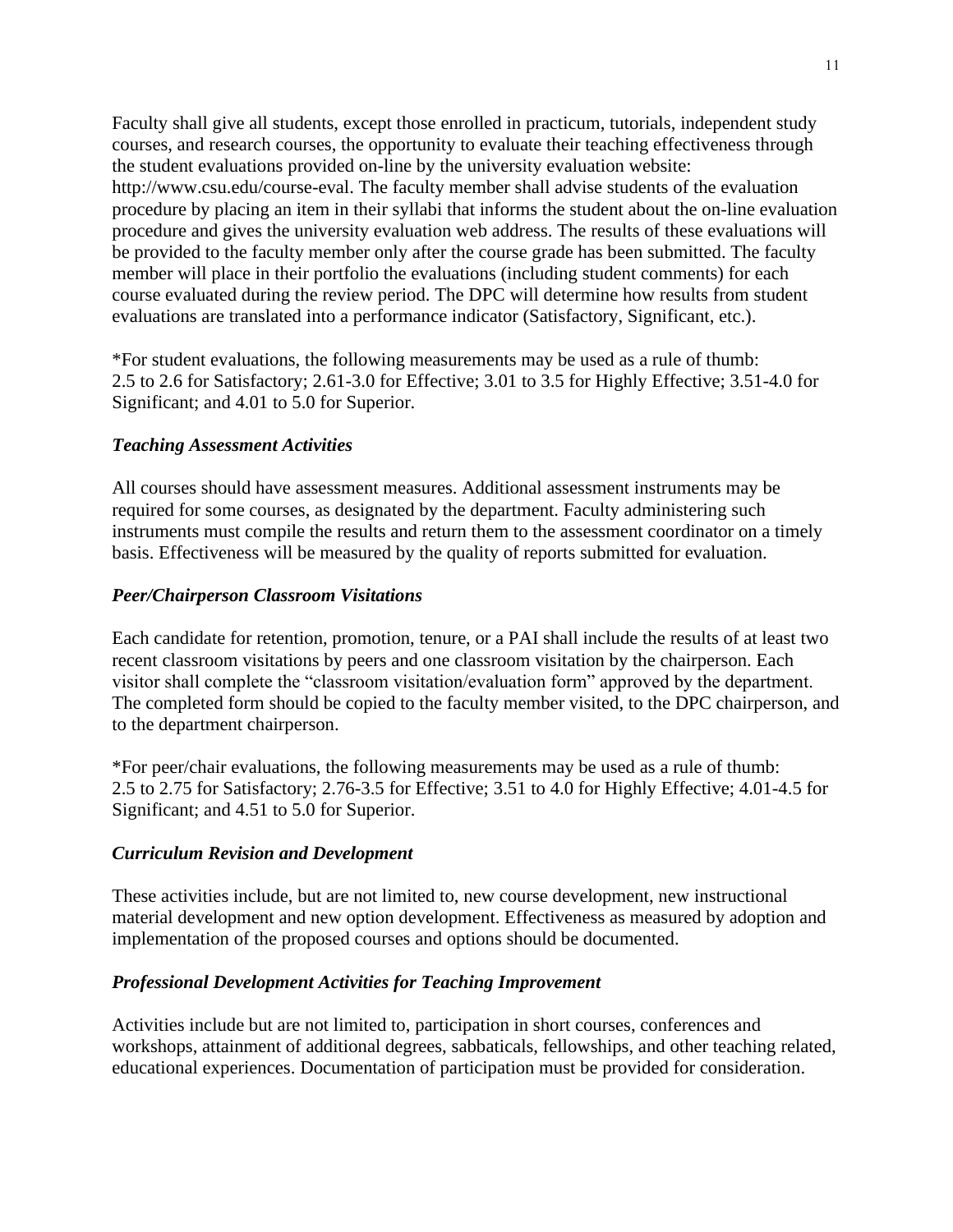#### **Primary Duty Materials to be Evaluated for Type B Categories**

#### **Table V**

| <b>Types of B Activities</b>                                     | <b>Materials to be Evaluated</b>                                                                                                                                 |
|------------------------------------------------------------------|------------------------------------------------------------------------------------------------------------------------------------------------------------------|
| (a) Research Release Time                                        | Synopsis of activities related to the<br>primary duty                                                                                                            |
| (b) Program Coordinator or<br><b>Administrative Release Time</b> | Synopsis of activities related to the<br>primary duty                                                                                                            |
| (c) Academic Release Time                                        | Synopsis of activities related to the<br>primary duty                                                                                                            |
| (d) Assessment Release Time                                      | (i) Synopsis of activities related to the<br>primary duty, (ii) representative assessment<br>reports, and (iii) evidence of attendance at<br>assessment meetings |
| (e) Advising Release Time                                        | (i) Synopsis of activities related to the<br>primary duty and (ii) summary of completed<br>advisor surveys (where available)                                     |
| (f) Other Type of Release Time                                   | Synopsis of activities related to the<br>primary duty.                                                                                                           |

#### **Relative Importance of** *Primary Duty* **(B) Activities and Methods of Evaluation**

The *performance of primary duties* (beyond required classroom activities) are as central to the teaching function of the institution as direct instruction. The acquisition of resources, activities directed at program improvement and other professional development activities that are associated with these activities must be evaluated. The division of CUEs between teaching and *primary duties*, as listed on the approved and revised faculty workload assignment, will dictate the relative importance between these two categories where required. Compensated duties or other activities where release time has been provided do not diminish the importance of direct instructional activities, but should be viewed as significant in accord with one's professional development and the mission of the university.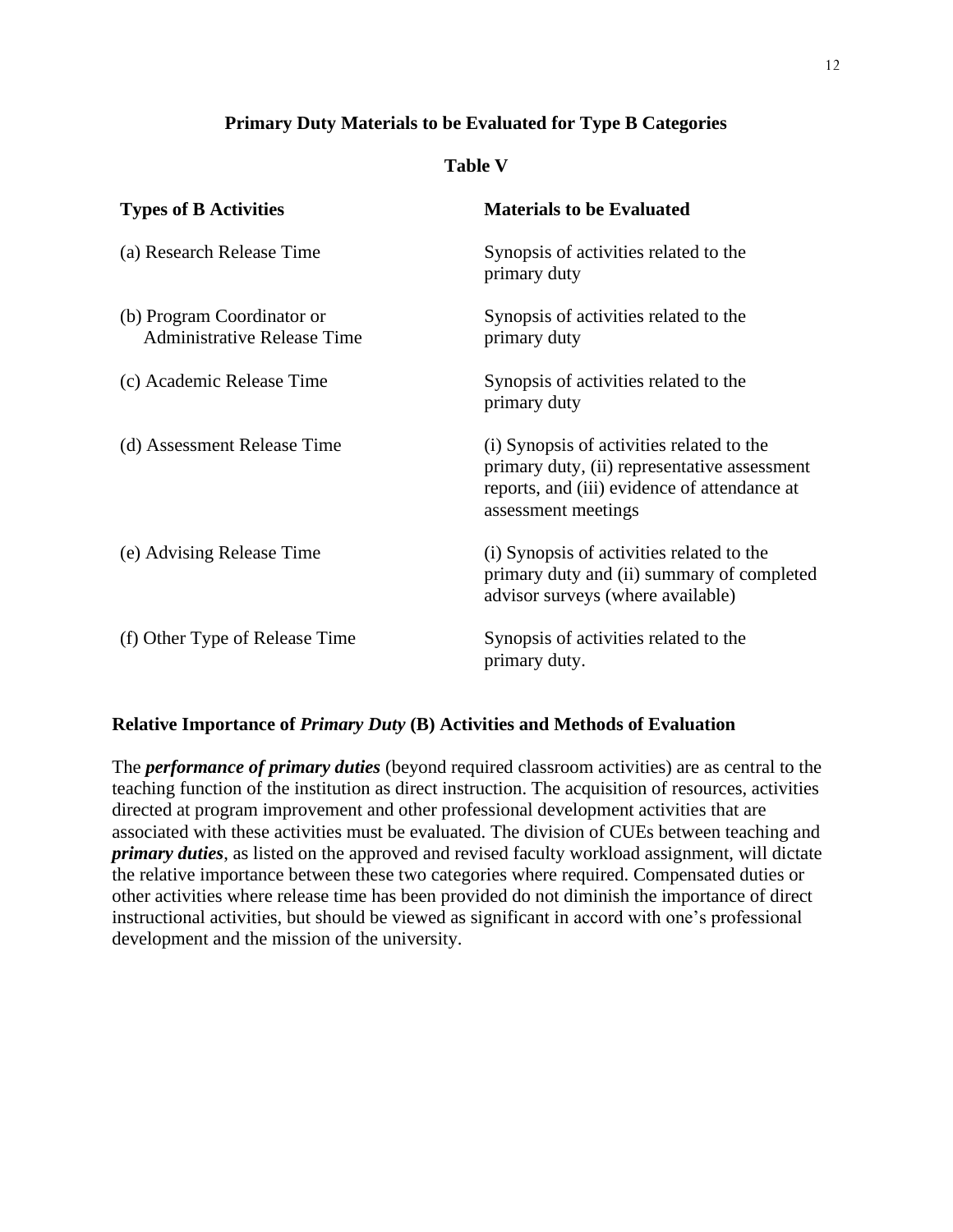Below are specific instructions regarding the evaluation of B activities:

#### *Letters of Evaluation*

A letter of evaluation for each primary duty should include a statement of assigned duties, a listing of goals and objectives for the release time, and an assessment of the faculty's member performance of the duty. An evaluation should be completed and included in the portfolio by the direct supervisor of the activity for whom re-assigned time has been provided. For activities spanning multiple years, only one letter of evaluation for each activity is required. If the direct supervisor of the activity is the chairperson, the chairperson may include their evaluation of the primary duty in their overall narrative of the candidate.

#### *Synopsis of Activities Related to the Primary Duty*

Documentation of attendance at activities related to the assigned primary duties is required. Additional documentation that may be required includes: the maintenance of appropriate and accessible records, copies of progress reports submitted, attendance at workshops, training courses or other development programs related to the primary duty. If release time has been granted for research, then a narrative summary of the research performed must be included in this section even if details of the conduct and product of research is reported in the research section. If release time has been granted for being a program coordinator, then the results of being a program coordinator may still be reported in the service section.

#### *Program Improvement/Acquisition of Resources*

Significant improvements to a program and/or acquisition of resources to improve a primary duty activity should be documented and explained (example: an advisor develops a method for improving the quality and efficiency of advising).

#### *Professional Development for Program Improvement*

These activities include, but are not limited to: participation in short courses, conferences and workshops, and other programs related to professional development in the area of expertise of the candidate. Documentation of participation in professional development activities must be provided for consideration to be given in the portfolio.

#### **VI. Categories of Materials and Activities, Relative Importance, and Methods of Evaluation for Research /***Creative Activities*

Research and *creative activity* is critical to the success of the university and to the career advancement of individual faculty members who comprise the university. A record of all research activities, supporting evidence, and summative narrative should be organized according to the categories listed on the following page. The list in Table V is not meant to be exhaustive, rather illustrative of the types of research/*creative activities* to be included in the portfolio.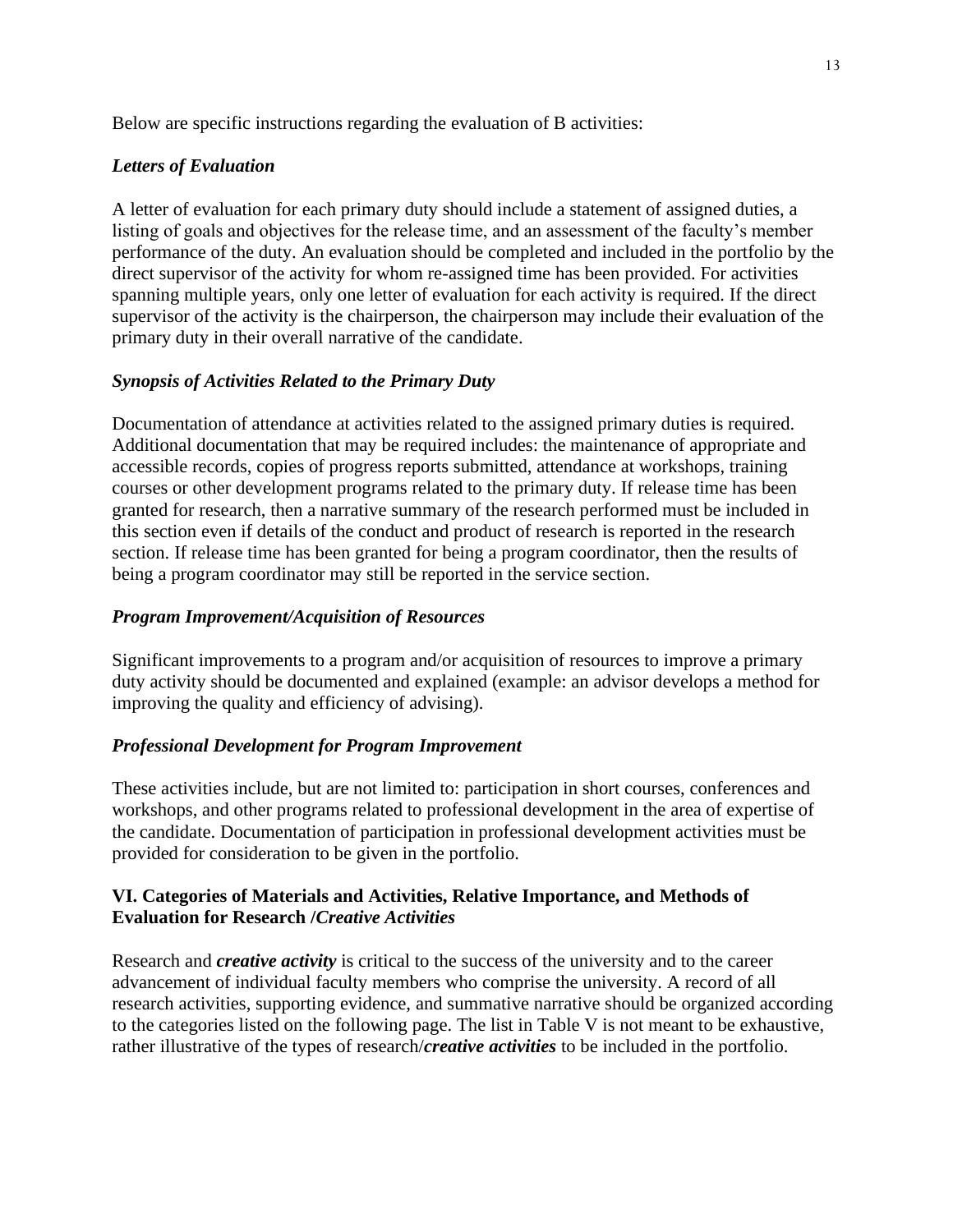#### **Table V**

| <b>Scholarly</b><br><b>Activities</b> | <b>Achievement Level</b><br>A1:                                                                                                                                                                                                                                                                                                                                                                                                                                                                                                                                                                                                                                                                                      | <b>Achievement Level</b><br>A2:                                                                                                                                                                                                                                                                                                                                                                                                                                                                                  |
|---------------------------------------|----------------------------------------------------------------------------------------------------------------------------------------------------------------------------------------------------------------------------------------------------------------------------------------------------------------------------------------------------------------------------------------------------------------------------------------------------------------------------------------------------------------------------------------------------------------------------------------------------------------------------------------------------------------------------------------------------------------------|------------------------------------------------------------------------------------------------------------------------------------------------------------------------------------------------------------------------------------------------------------------------------------------------------------------------------------------------------------------------------------------------------------------------------------------------------------------------------------------------------------------|
|                                       | • Writing a research agenda<br>• Reporting progress in research<br>• Attending a research conference or a<br>research skills workshop<br>• Completing a literature review in a<br>research related area<br>• CSU presentation/performance<br>• Panel discussant<br>• Unsuccessful or submitted internal<br>grant proposal                                                                                                                                                                                                                                                                                                                                                                                            | • Demonstration of significant progress<br>on research (draft chapters, full<br>revisions)<br>• Completing a book review<br>• Serving as a grant/manuscript reviewer<br>• Editor of a research related refereed<br>journal<br>• Presentation/performance at a<br>local/regional conference<br>• Invited review of research-related or<br>original creative works<br>• Non-peer reviewed e-media<br>publication<br>· Participatory research project<br>• Organizing a research-related<br>professional conference |
| <b>Research</b><br>Productivity       | <b>B1:</b>                                                                                                                                                                                                                                                                                                                                                                                                                                                                                                                                                                                                                                                                                                           | B2:                                                                                                                                                                                                                                                                                                                                                                                                                                                                                                              |
|                                       | • Submitted external grant<br>• Submitted peer-reviewed manuscript<br>• Successful internal grant<br>· Invited conference presentation<br>• Presentation/performance at a<br>national/international conference<br>· Successful non-peer reviewed journal<br>article/external grant<br>• Student research/training<br>• Student thesis supervision or project<br>supervision<br>- Activities related to a multi-year grant<br>not claimed as B2<br>• Original translation of scholarly<br>importance<br>- Published short-form essay in a peer-<br>reviewed book or journal (such as an<br>encyclopedia)<br>• Patent application<br>• Activities related to the successful<br>submission of a grant not claimed as B2 | · Published book/novel/monograph/<br>chapter in discipline related research<br>area<br>• Published peer reviewed journal article<br>in a discipline-related research area<br>• Funded peer-reviewed external grant<br>related to research agenda<br>Note: Not all required B2 activities can<br>be fulfilled by successful grants, at least<br>one activity must be in another B2 area<br>for promotion and/or tenure.                                                                                           |

#### **Classification of Research/***Creative Activities*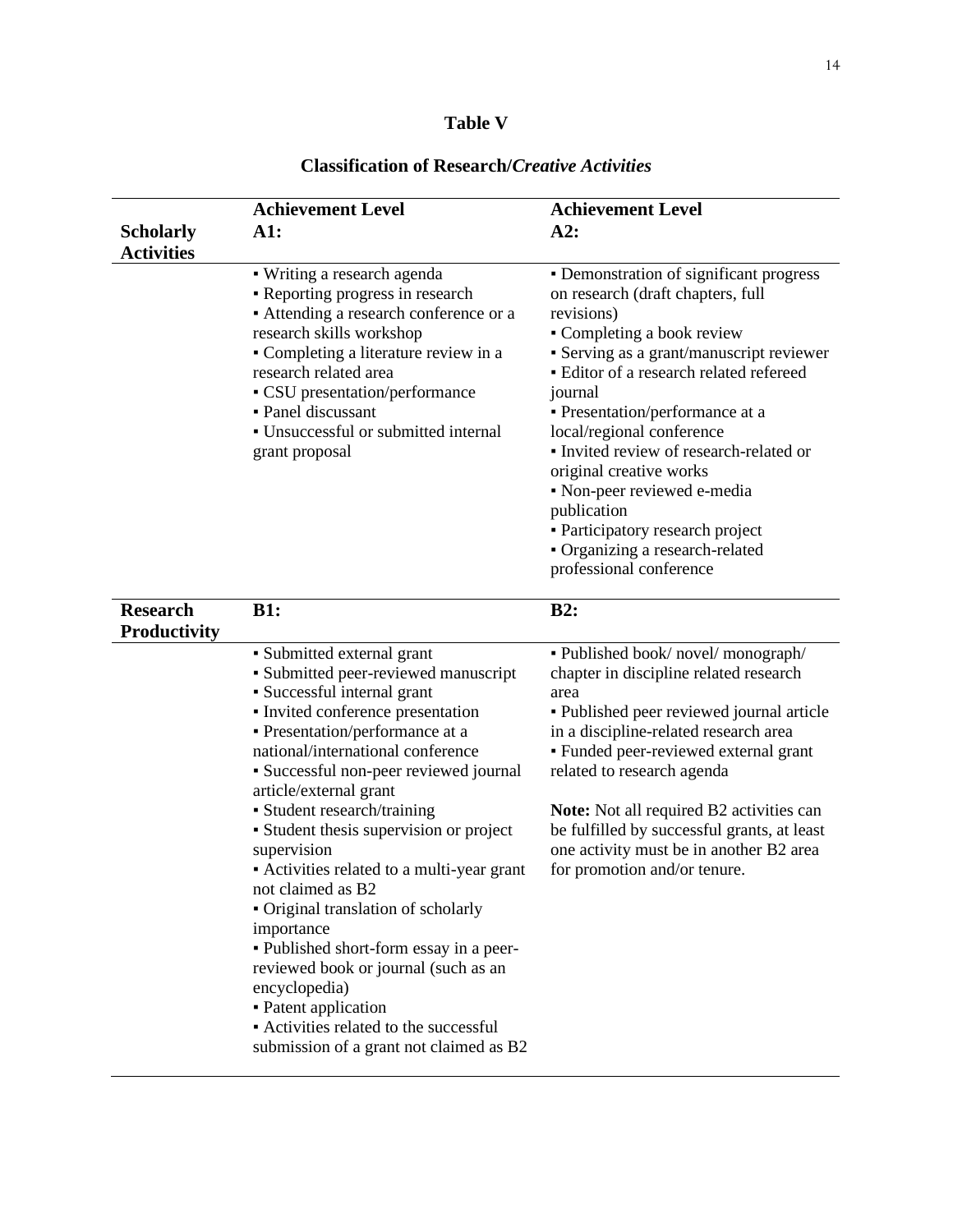#### **Specific Details Regarding "B" Activities**

- 1. Publications, monographs, books, and articles count as a B2 activity if they have been reviewed in a peer-reviewed competitive process and have either appeared or been accepted for publication. All items in this category must list Chicago State University as the author's resident institution to be counted as a "B2" activity.
- 2. A competitive grant renewal would count as a B2 activity, whereas a non-competitive renewal would count as a B1 activity. This permits faculty with multi-year grants to count the successful grant in more than one year.
- 3. All successful peer reviewed external grant proposals count as a B2 activity regardless of the amount of the grant. All earmarks, gifts, and other non-competitive awards are not B2 activities. A successful peer reviewed grant from another institution for which a CSU faculty member is a listed Co-PI on the grant counts as a B2 activity. If they are listed as a subcontractor, the grant is a B1 activity.
- 4. In order for a "manuscript or grant in progress" to be counted as a B1 activity in a subsequent year, the candidate must demonstrate that reasonable progress has been made on the manuscript or grant since it was last claimed as a "B1" activity.
- 5. For publications for which the candidate is not a primary/corresponding author or for grants for which the candidate is a Co-PI, the activity may or may not be a B2 activity. The DPC will determine if such activities will count as a B2 activity on a case by case basis. In such cases the DPC will look carefully at the contribution of the candidate to the work in making their determination. It is the responsibility of the candidate to fully explain their role in the project so the DPC can make a well informed decision. In cases where the activities are carried out early in a candidate's CSU career, it is important that the DPC make an early determination if such activities will count in the B2 category.
- 6. A B1 activity can be the completion of one phase of a multi-year long-form creative/research project such as a scholarly book, novel, play, musical, feature-film or other long-form media project will be granted to projects typically requiring many years of research time to complete. Faculty shall demonstrate the scope and long-form nature of the project to the DPC.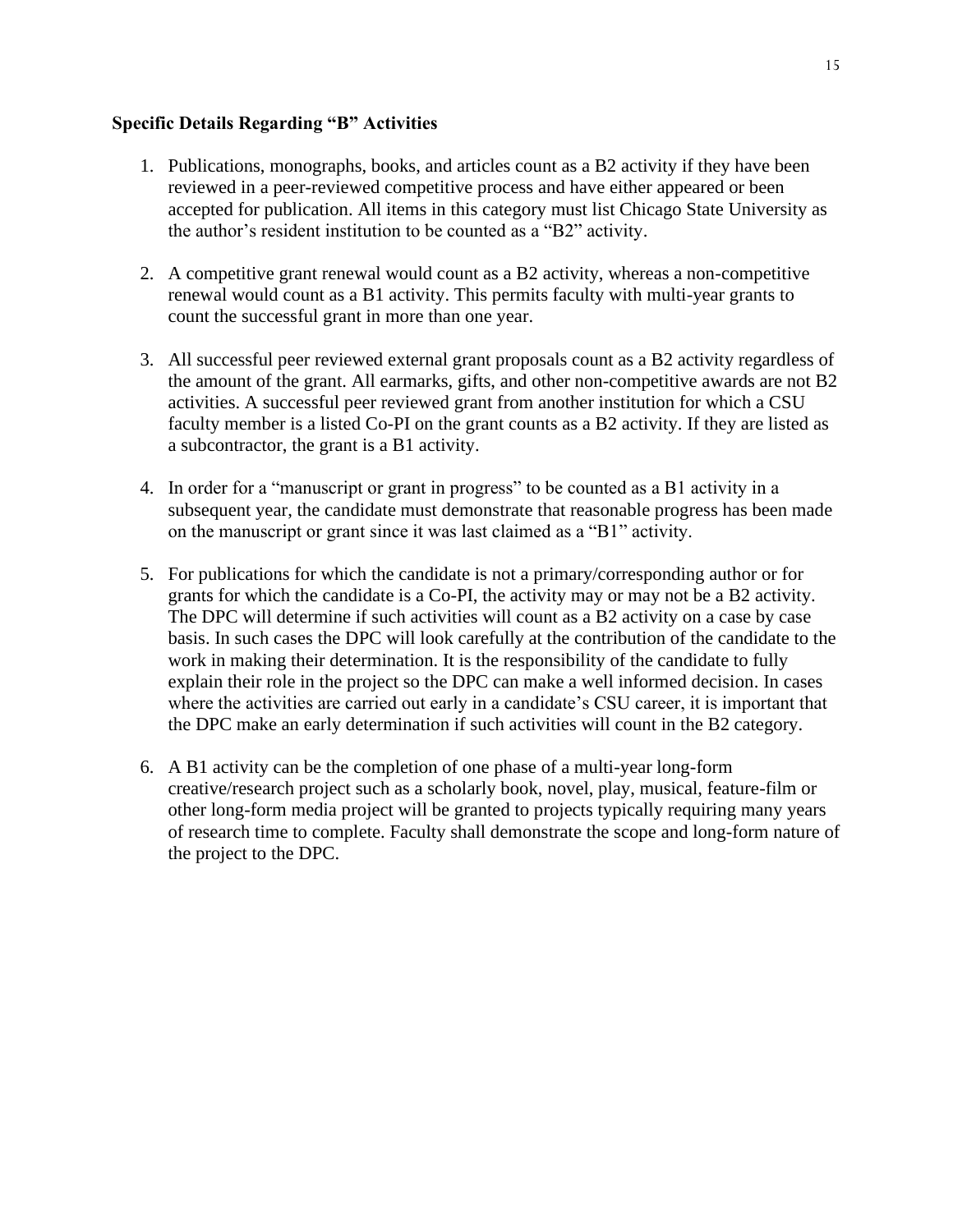#### **Research/***Creative Activity* **Materials to be Evaluated**

Materials which may be submitted in the evaluation portfolio include the following but are not limited to:

- 1. A research/*creative activities* agenda if it is being used to fulfill a performance standard
- 2. A narrative of research/scholarly progress since the last evaluation, including how students were involved in research projects
- 3. Copies of all successful publications and abstracts
- 4. Cover page, abstract, and grant award letters for all successful grants
- 5. Conference proceedings which list the candidate's presentations and/or contributions
- 6. Documentation of attendance at research conferences, workshops, or other developmental activities, with a narrative explaining how the activity assisted in advancing their research
- 7. Letter of invitation to serve as a reviewer for grants, books, monographs, or articles
- 8. Representative samples of research, grants, or manuscripts in progress
- 9. Book/performance reviews
- 10. Evidence of improvements made to research infrastructure
- 11. Cover page, abstract and reviewer comments of unsuccessful grants
- 12. Professional correspondence

#### **Relative Importance of Research/***Creative Activities* **and Methods of Evaluation**

No limits are to be placed on the kinds of research or *creative activities* selected, as long as there is a demonstrable relationship between the candidate's contribution and their academic area. Each faculty member is encouraged to consult with a member of the DPC concerning their activities and the appropriate category to be used given the documentation presented.

All research and *creative activities* submitted in the portfolio must be clearly identified according to the four categories listed on the previous page: A1, A2, B1, or B2. Activities in B1 and B2 represent a higher level of research achievement by clearly documenting the product of research while activities in A1 and A2 are those scholarly activities necessary for and leading to scholarly productivity. The ranking of the categories of research/*creative activities* is B2 > B1 > A2 > A1. For the purposes of fulfilling the performance standard, extra activities in a higher category can be used to fulfill the performance requirements of a lower category.

University and renowned publishers will be recognized as more significant than popular publications and presses; published work as more significant than presented work; nearly completed research activity has more significant than ongoing or newly originated research. Consideration will be given to the prestige of the conference, institution or granting agency as well as the audience for whom the research-related or *creative activity* is presented. Those research and *creative activities* that enhance the reputation of the university are more significant than those that enhance a unit of the university.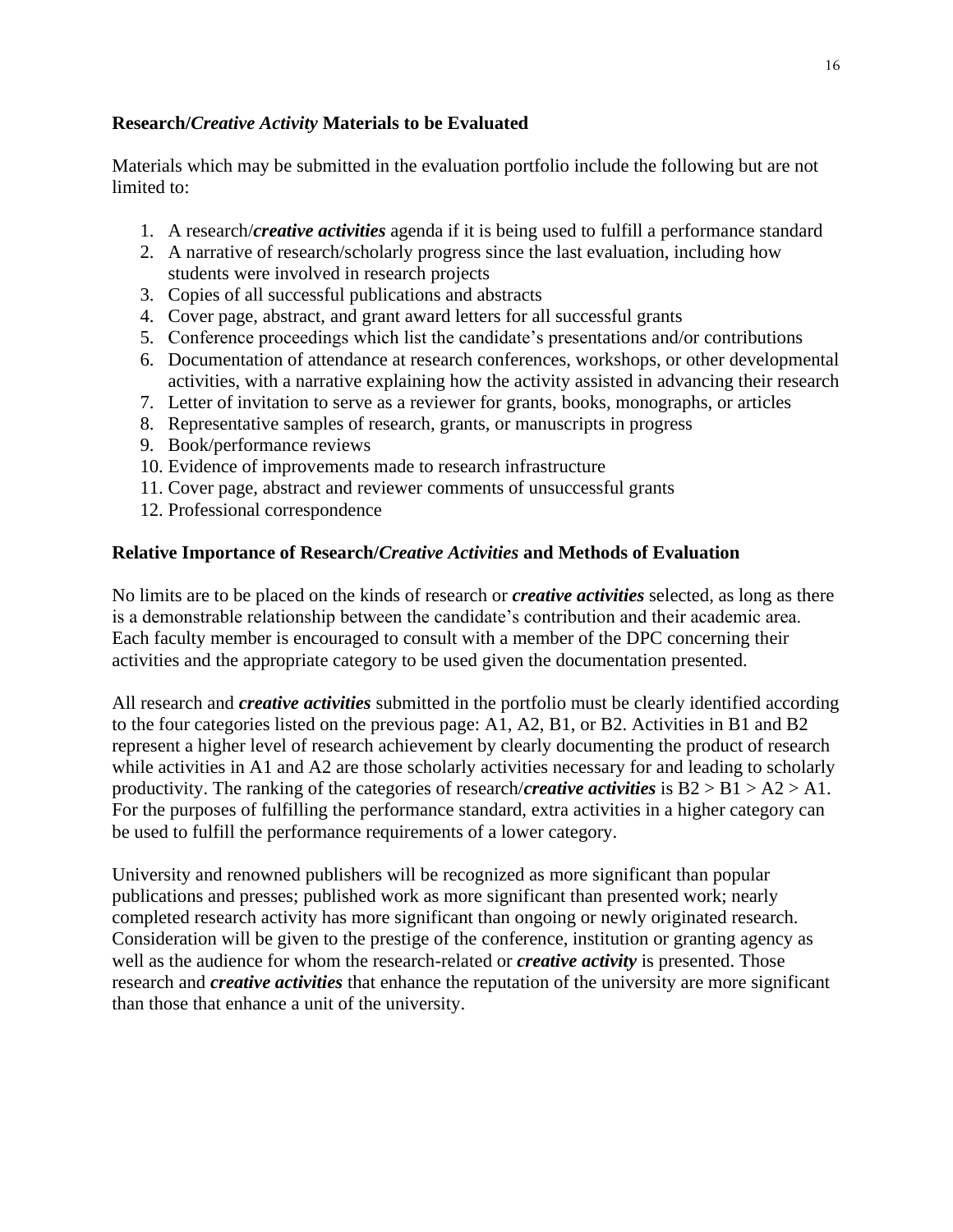In all categories, the quality, scope, and professional stature of the activity will be judged by the DPC and chairperson as to whether the performance standard indicated has been fulfilled. Candidates will not only be judged on meeting the minimum quantity of activities required to fulfill the performance standard indicated, but also the quality of the activities. It shall be the responsibility of the candidate to clearly articulate how they meet the performance standard. In cases where the quantitative standard has not been met, a candidate can make an argument as to why their activities meet it qualitatively, and when demonstrated may be deemed acceptable.

#### **VII. Categories of Materials and Activities, Relative Importance, and Methods of Evaluation for Service Activities**

Service activities are as important to the life of the university as other professionally related duties. As part of service, faculty are encouraged to participate in campus cultural activities, athletic events, college meetings, town hall meetings, commencement, and other related activities. Participation in these activities can be mentioned by chairpersons in faculty evaluations to demonstrate a candidate's dedication to the university, but these activities should not be included in the portfolio as service activities.

A record of all service activities, supporting evidence, and summative description should be organized according to the five categories listed below. The list is not meant to be exhaustive, rather illustrative of the types of service activities to be included in the portfolio. Faculty members applying for promotion or retention should review the language in the DAC and consult with colleagues and DPC members to ensure that items included in the portfolio are appropriate for one of the following groups:

- A. Service to the Department
- B. Service to Areas of Enrollment, Recruitment, Retention, and Graduation
- C. Service to the College and the University
- D. Service to the Profession, Discipline, or Field
- E. Service to the Community

#### **Classification of Service Activities**

The candidate should submit a portfolio that includes documentation organized according to the following list of activities. The list on the next page, in Table VI, is not meant to be exhaustive but illustrative of the types of service activities which may be included. A Category 1 departmental service activity would be referred to as an "A1" service activity.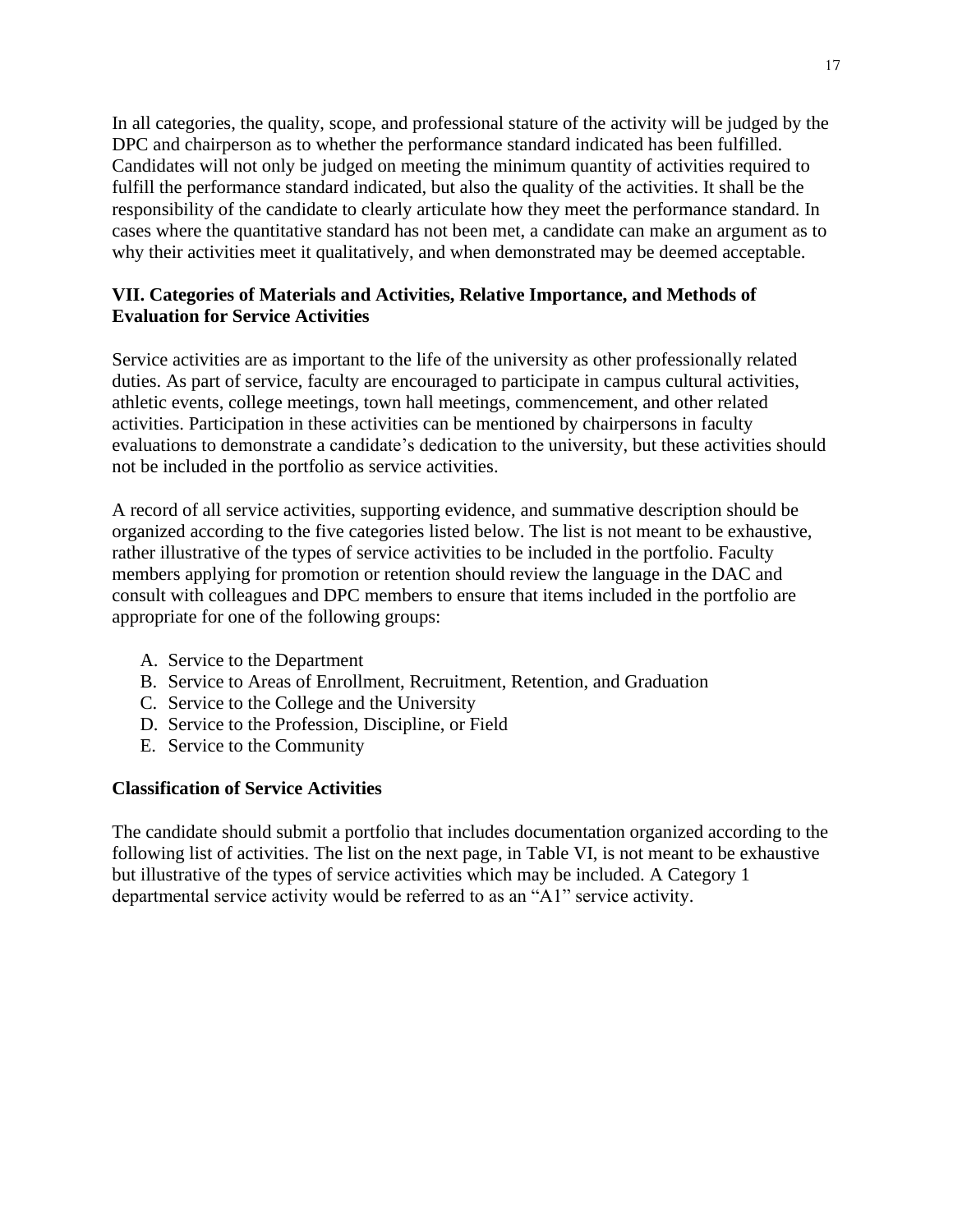| anıe |  |
|------|--|
|------|--|

#### **Service Activities**

| <b>Service Group</b>                                                                         | <b>Category 1</b>                                                                                                                                                                                                                                                                                                                                                                                                                                                                                                                                                                                              | <b>Category 2</b>                                                                                                                                                                                                                                                                                                                                                                                                                                                                                                                                                                                                                                                          |
|----------------------------------------------------------------------------------------------|----------------------------------------------------------------------------------------------------------------------------------------------------------------------------------------------------------------------------------------------------------------------------------------------------------------------------------------------------------------------------------------------------------------------------------------------------------------------------------------------------------------------------------------------------------------------------------------------------------------|----------------------------------------------------------------------------------------------------------------------------------------------------------------------------------------------------------------------------------------------------------------------------------------------------------------------------------------------------------------------------------------------------------------------------------------------------------------------------------------------------------------------------------------------------------------------------------------------------------------------------------------------------------------------------|
|                                                                                              | (lower level of effort)                                                                                                                                                                                                                                                                                                                                                                                                                                                                                                                                                                                        | (higher level of effort)                                                                                                                                                                                                                                                                                                                                                                                                                                                                                                                                                                                                                                                   |
| A. Service to the<br>Department                                                              | • Participation in department committees<br>• Administrative functions as assigned by<br>the chair or dean such as departmental<br>webmaster, departmental newsletter editor,<br>or departmental seminar coordinator<br>• Maintenance of departmental equipment<br>• Lending professional skills or expertise to<br>the department for the advancement of the<br>departmental mission<br>• Advisor to student clubs or groups<br>• Classroom observation of peers<br>• Mentoring faculty<br>• Lending professional skills or expertise to<br>the department for the advancement of the<br>departmental mission | • Chairing a department committee which<br>met regularly and required effective<br>planning and organization<br>• Organizing public events sponsored by the<br>department<br>• Developing written material for, or<br>performing evaluation of, new initiatives in<br>the department<br>• Service on a department committee which<br>met regularly and required significant work<br>of its members outside the meetings, such<br>as program review committees and<br>accreditation committees<br>· Service on a department committee which<br>required authorship of significant<br>documents, such as a grant or NEPR<br>committees<br>• Organizing departmental seminars |
| <b>B.</b> Service to Areas<br>of Enrollment,<br>Recruitment,<br>Retention, and<br>Graduation | • Career counseling and internship<br>supervision of students<br>• Assistance with departmental promotional<br>activities<br>· Participation in departmental recruitment/<br>admission activities<br>• Formal involvement in the recruitment of<br>students<br>• Preparing ERG documents or reports as<br>assigned by the chair or program<br>coordinator<br>• Serve as an advisor to a student club                                                                                                                                                                                                           | • Developing an articulation agreement with<br>another institution<br>• Developing and organizing a marketing<br>strategy for the college or university<br>• Serving as an advisor to student club<br>requiring significant contributions of time<br>and effort<br>• Organizing campus events which promote<br>departmental/university ERG goals                                                                                                                                                                                                                                                                                                                           |
| C. Service to the<br>College and<br>University                                               | · Participation on college/ university<br>committees<br>• Faculty union service<br>· Speaker at college/ university seminars<br>• Formally representing the University at<br>external events<br>• Lending professional skills or expertise to<br>the college/ university in advancement of<br>college/ university mission                                                                                                                                                                                                                                                                                      | • Chairing a university or college committee<br>which met regularly and required effective<br>planning and organization<br>• Service on a university or college<br>committee which met regularly and required<br>significant work of its members outside the<br>meetings, such as accreditation committees,<br>UPC, and the IRB<br>• Service on a university or college<br>committee which required authorship of<br>significant documents                                                                                                                                                                                                                                 |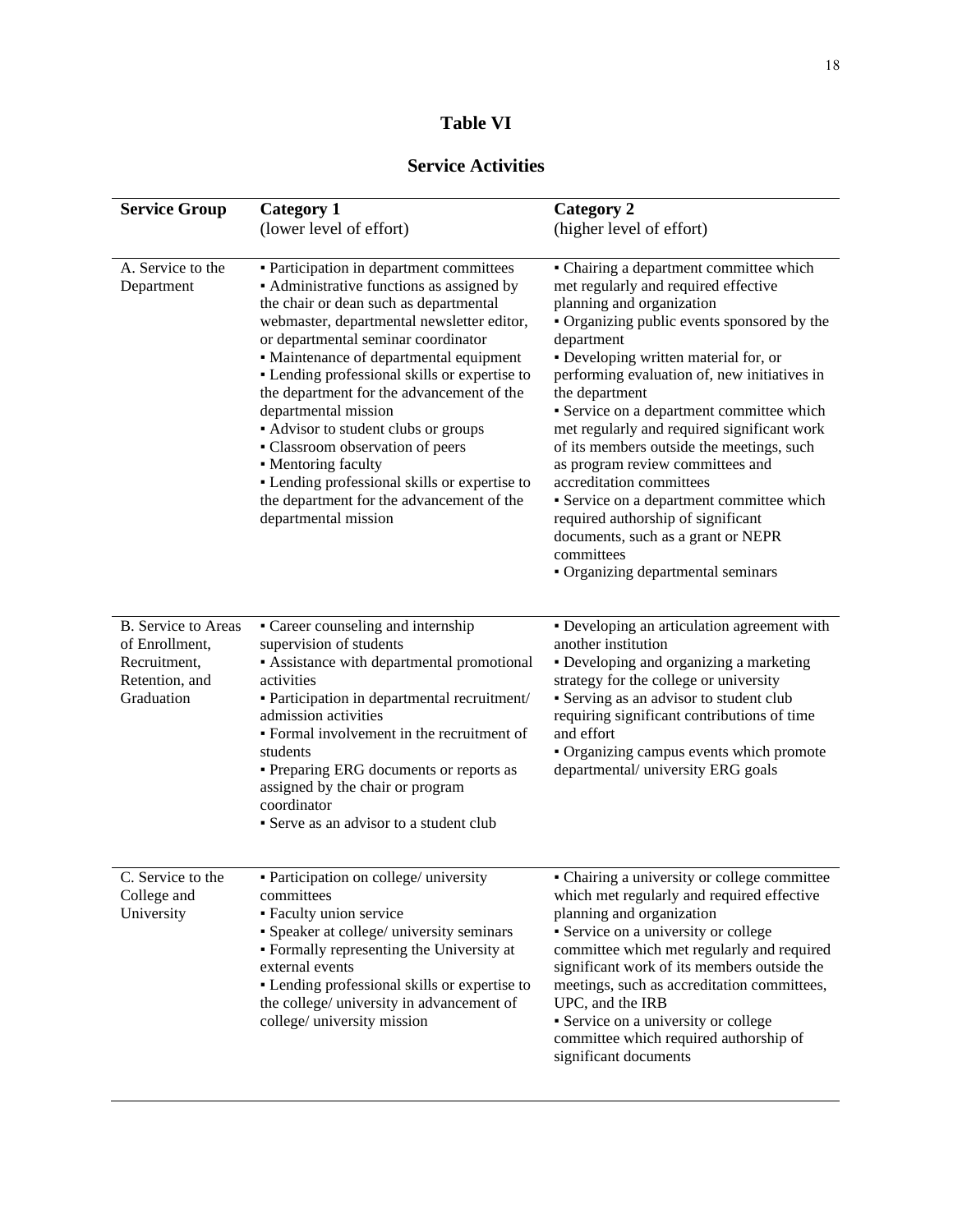| D. Service to the<br>Profession,<br>Discipline, or Field | • Participation in planning and<br>implementing professional conference or<br>activities<br>• Assisting in the publication of professional<br>newsletters<br>• Maintaining active membership in a<br>professional organization through<br>attendance at meetings or participation in<br>public forums<br>• Editing/reviewing journal articles and<br>books not directly related to research<br>activities<br>• Invitation to review grants or manuscripts<br>from a professional agency or journal<br>• Invitation to review creative works from a<br>professional agency | • Holding offices in professional<br>organizations<br>· Serving on boards, accreditation teams,<br>committees, councils, task forces, or<br>advisory boards of professional<br>organizations<br>• Serving as a leader on a review panel |
|----------------------------------------------------------|---------------------------------------------------------------------------------------------------------------------------------------------------------------------------------------------------------------------------------------------------------------------------------------------------------------------------------------------------------------------------------------------------------------------------------------------------------------------------------------------------------------------------------------------------------------------------|-----------------------------------------------------------------------------------------------------------------------------------------------------------------------------------------------------------------------------------------|
| E. Service to the<br>Community                           | • Involvement in community activities<br>which draw upon one's professional skills<br>· Professionally related volunteer work<br>• Professional speaking engagement in the<br>community                                                                                                                                                                                                                                                                                                                                                                                   | · Board membership in community agencies<br>related to the individual's professional<br>discipline or specialization<br>• Completing a major project with a<br>community organization                                                   |

All service activities in the five groups (A-E) above will be placed in a category based on the effort required of that activity. Category 1 activities shall consist of activities that require time and effort commensurate with the reasonable expectation of the faculty member involved in the activity. Category 2 consists of service activities that require time and effort above and beyond that expected in the normal performance of a category 1 activity in the same service group. For a service activity to reach the level of category 2, members of the DPC must accept the faculty member's claim that his/her performance of the activity rose to the level of leadership or extraordinary effort. For example, serving as a member of a committee (category 1) requires a lower level of effort when compared to chairing the same committee (category 2).

#### **Service Activity Materials to be Evaluated**

All service related activities must be clearly documented in the portfolio in any of the following ways:

- 1. Meeting minutes with attendees listed
- 2. Letters of appreciation from committee chairs
- 3. Certificates of appreciation from institutional bodies
- 4. Flyers and announcements with the candidate's name listed
- 5. Copies of prepared documents (reports, proposals) with candidate's name listed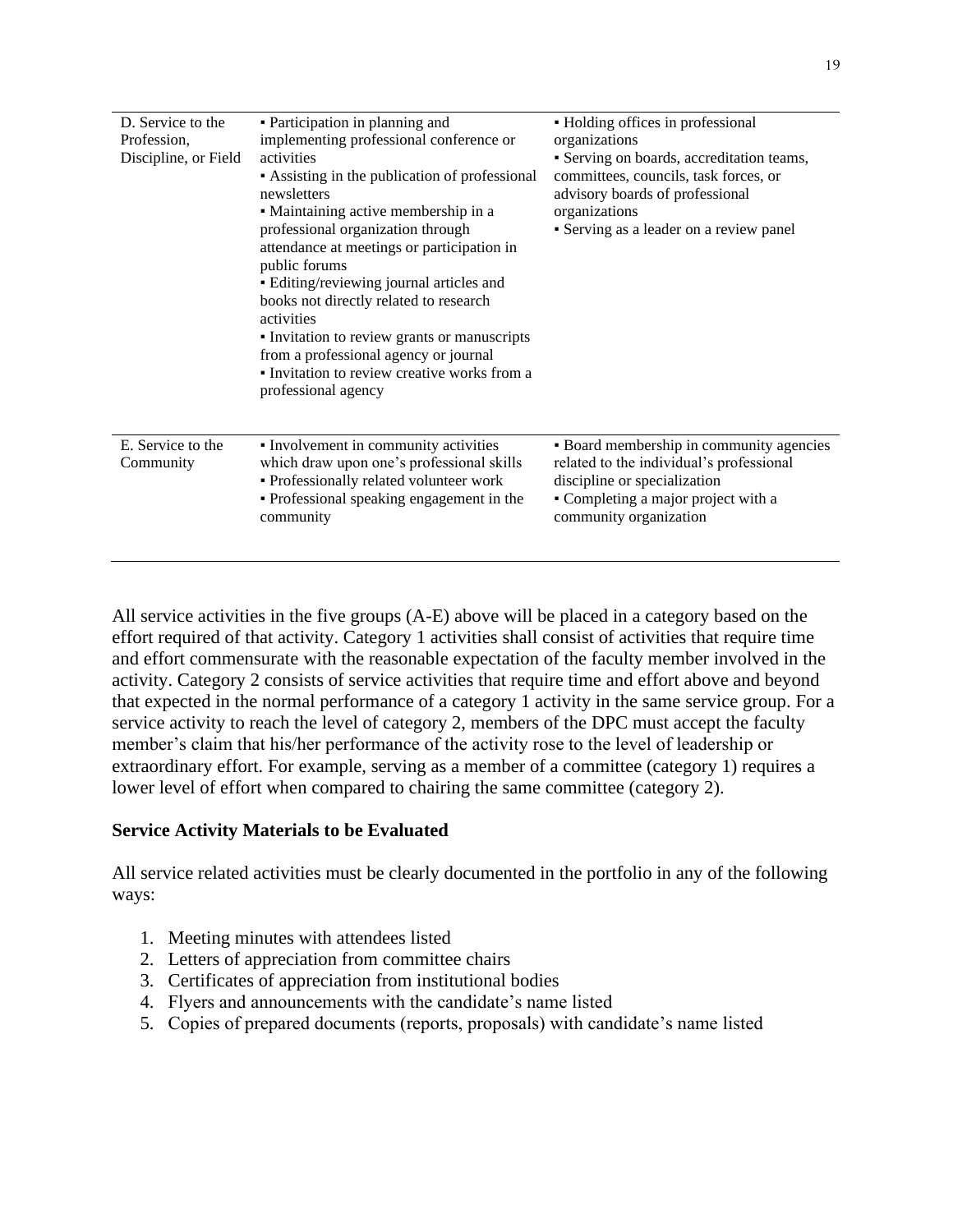#### **Relative Importance of Service Activities and Methods of Evaluation**

While the nature and degree of service activities depend on many factors, some general principles can guide their evaluation. Service activities should be public, purposive and professionally related to one's academic training. Service should be uncompensated and voluntary (other than *honoraria* received as a result of certain professional activities). The nature and degree of participation, length of service, and relationship of service to the individual's assigned responsibilities to the university will be considered and should be clearly articulated by the candidate. Finally, the expectation of service to the larger community and within one's professional affiliation increases (rather than decreases) over time. As one becomes more engaged in one's profession, the quantity and quality of professional contacts should naturally increase. Service enhancing the reputation of the university is more significant than service to a unit of the university.

At all times the candidate for promotion and retention can propose to the DPC that certain activities be given special consideration, be counted in a different category, or be included in the portfolio though the activity seems outside the acceptable realm. Such requests must be made in writing within the portfolio and the DPC should, in its evaluation, explain its decision to accept the candidate's appeal of the ranking and/or inclusion of a particular service activity.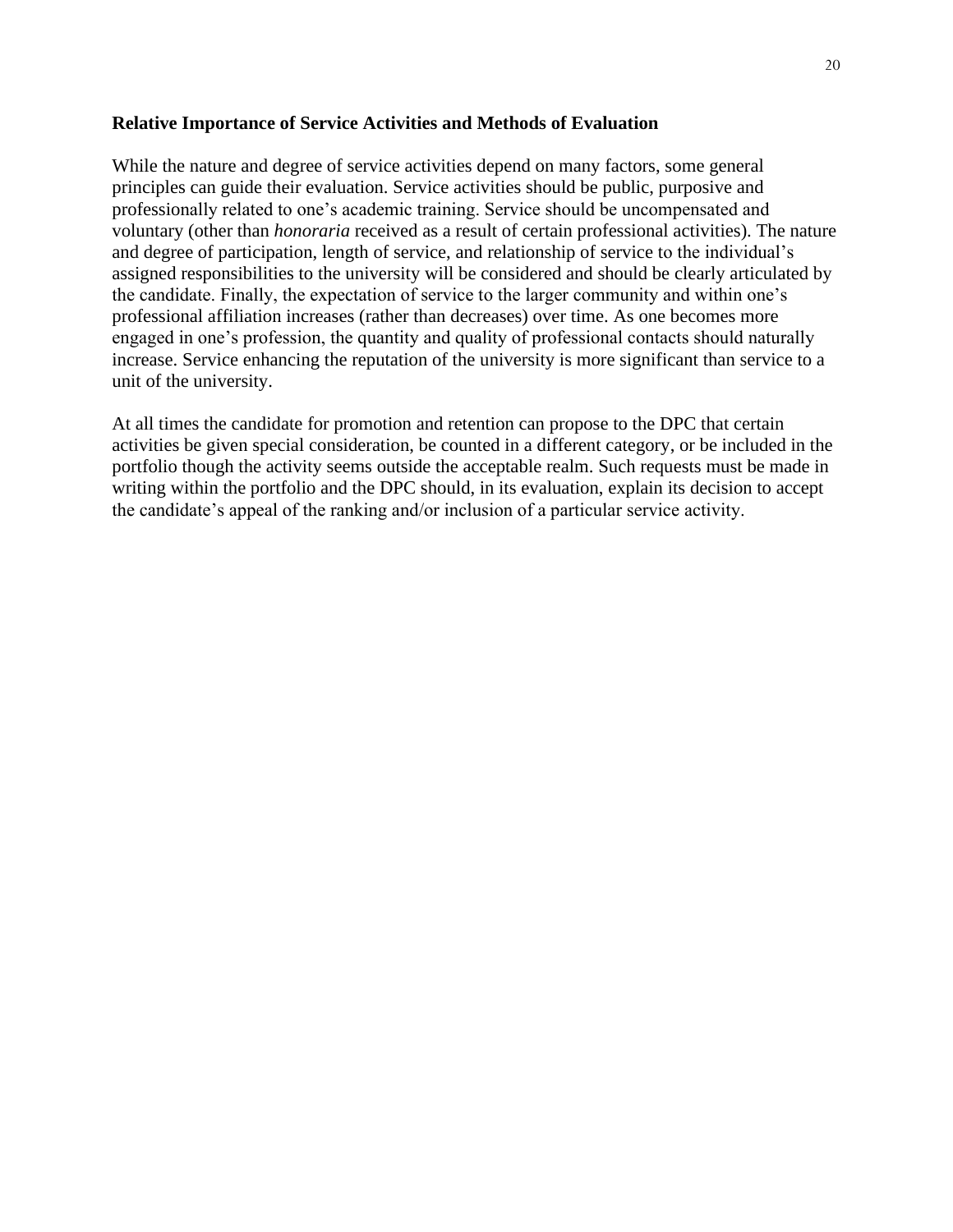#### **VIII. Evaluation of Unit A Research Faculty**

Research faculty are faculty hired as experienced, independent researchers who have qualifications comparable to those expected of tenurable ranks, but are not tenure track. The appointee is expected to make significant contributions to the research mission of the university, and they are appointed on a non-tenurable basis based upon available grant funding. The chair/director and dean will evaluate the performance of research faculty annually. The timetable for portfolio submission will be published in the university evaluation timetable.

The degree of effectiveness of performance of each employee being considered for reappointment or promotion as a research faculty member will be evaluated in the areas of research activity and possibly teaching/*performance of primary duties* and service as defined by the appointment and work assignments. If teaching/*primary duties* or service requirements are specified in the letter of appointment and annual work assignments, accomplishments in these areas will be considered of less importance than his or her research productivity.

#### **Performance Standards for Research Faculty**

The performance standard for continued annual appointments is defined as "highly effective" for all activities in the appointment for the first three years. The details of the "highly effective" standards are described in this DAC. After three years, it is expected that research faculty will demonstrate performance at the "significant" level for research/*creative activities* in every year thereafter for continued annual appointments. The details of the "significant" standards for a oneyear evaluation period are described in this DAC.

Research faculty are also eligible for rank and promotion in titles such as term professor, assistant research professor, associate research professor, and research professor.

- 1. For promotion to research assistant professor: highly effective research/*creative activities*; highly effective teaching/*performance of primary duties* and/or highly effective service through the evaluation period.
- 2. For promotion to research associate professor: significant research/*creative activities*; significant teaching/*performance of primary duties* and/or significant service through the evaluation period.
- 3. For promotion to research professor: superior research/*creative activities*; superior teaching/*performance of primary duties* and and/or significant service through the evaluation period.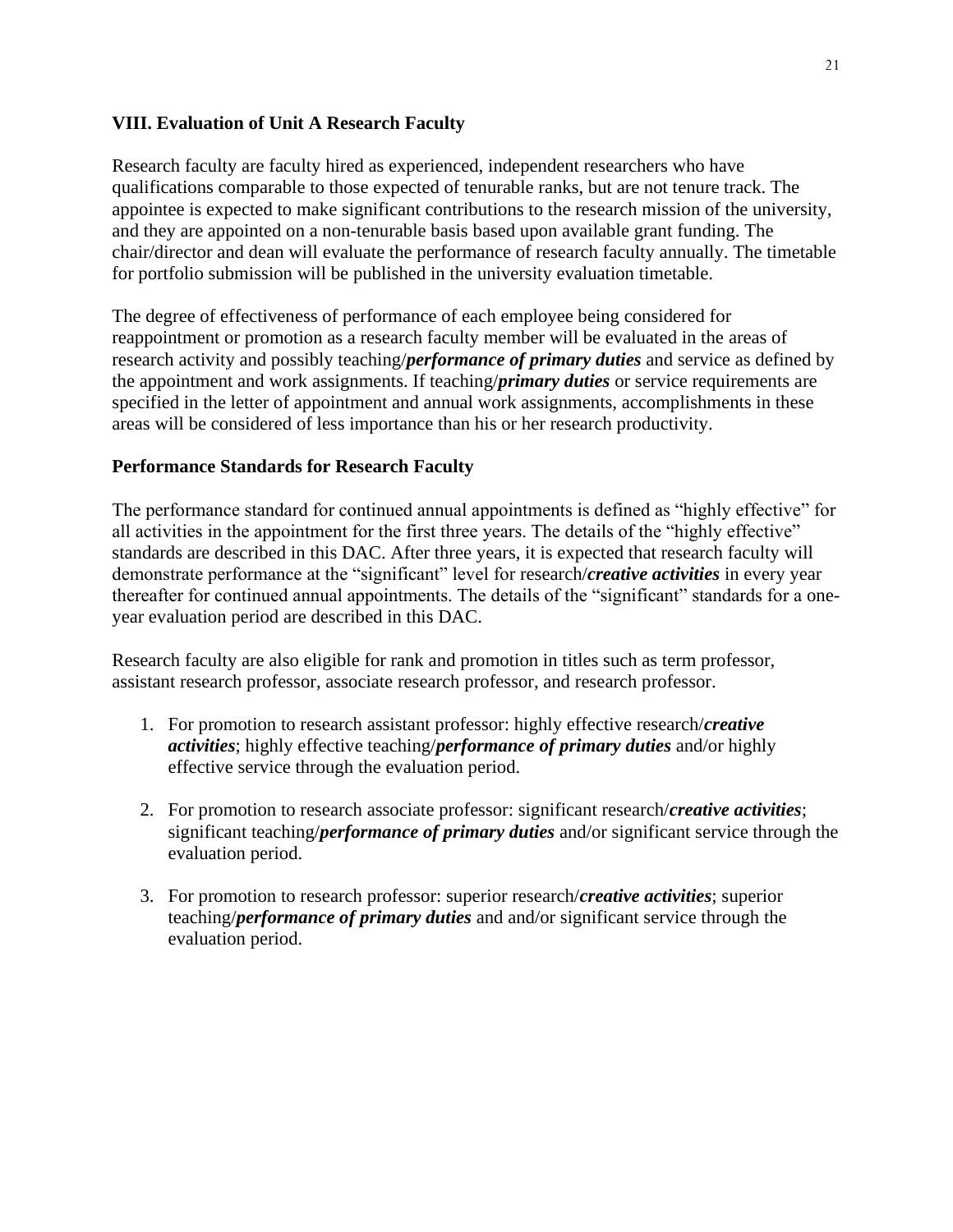#### **IX. Evaluation of Unit A Clinical Faculty**

Clinical faculty are hired to supervise students in a clinical, experiential, or practicum setting, in addition to being engaged in teaching, research, and service depending on the nature of the appointment. Clinical faculty qualifications shall be comparable to those expected of tenurable ranks and their promotion pathways parallel those of the tenurable ranks. They are eligible for annual reappointment and multiple-year appointments contingent upon, successful performance evaluations, program need and availability of funds. They are not, however, eligible for tenure. The DPC, chair, and dean will evaluate the performance of clinical faculty annually. The timetable for portfolio submission will be published in the university evaluation timetable.

#### **Performance Standards for Clinical Faculty**

For reappointments (retention), clinical faculty must meet the standards stated in the *Contract*  germane to their appointment. Reappointment standards for the first five years are identical to the retention standards for tenure-track faculty for this first five years. These standards are listed in section IV of this document. Reappointment is subject to available funding.

The performance standard for annual reappointment in clinical year six and beyond: "effective" teaching/*performance of primary duties*; "effective" research/creative activity; and "effective" service during the evaluation period.

Clinical faculty who have attained five or more years of instructional service with the university are eligible for renewable three-year contracts if they have earned "superior" performance evaluations for their teaching/*primary duties* and "significant" performance evaluations for either their research/*creative activity* or service in the preceding five-year period, and "highly effective" in the remaining area. The performance standards for maintaining three-year renewable clinical appointments are: "highly effective" teaching/*performance of primary duties*, "highly effective" research/creative activity, and "highly effective" service.

Clinical faculty are eligible for clinical rank and promotion in titles such as clinical assistant professor, clinical associate professor, and clinical professor; however, they are not eligible for tenure.

- 1. For promotion to clinical associate professor: superior teaching/*performance of primary duties*; significant research/*creative activity*; and significant service through the evaluation period.
- 2. For promotion to clinical professor: superior teaching/*performance of primary duties*; superior research/*creative activity*; and superior service through the evaluation period.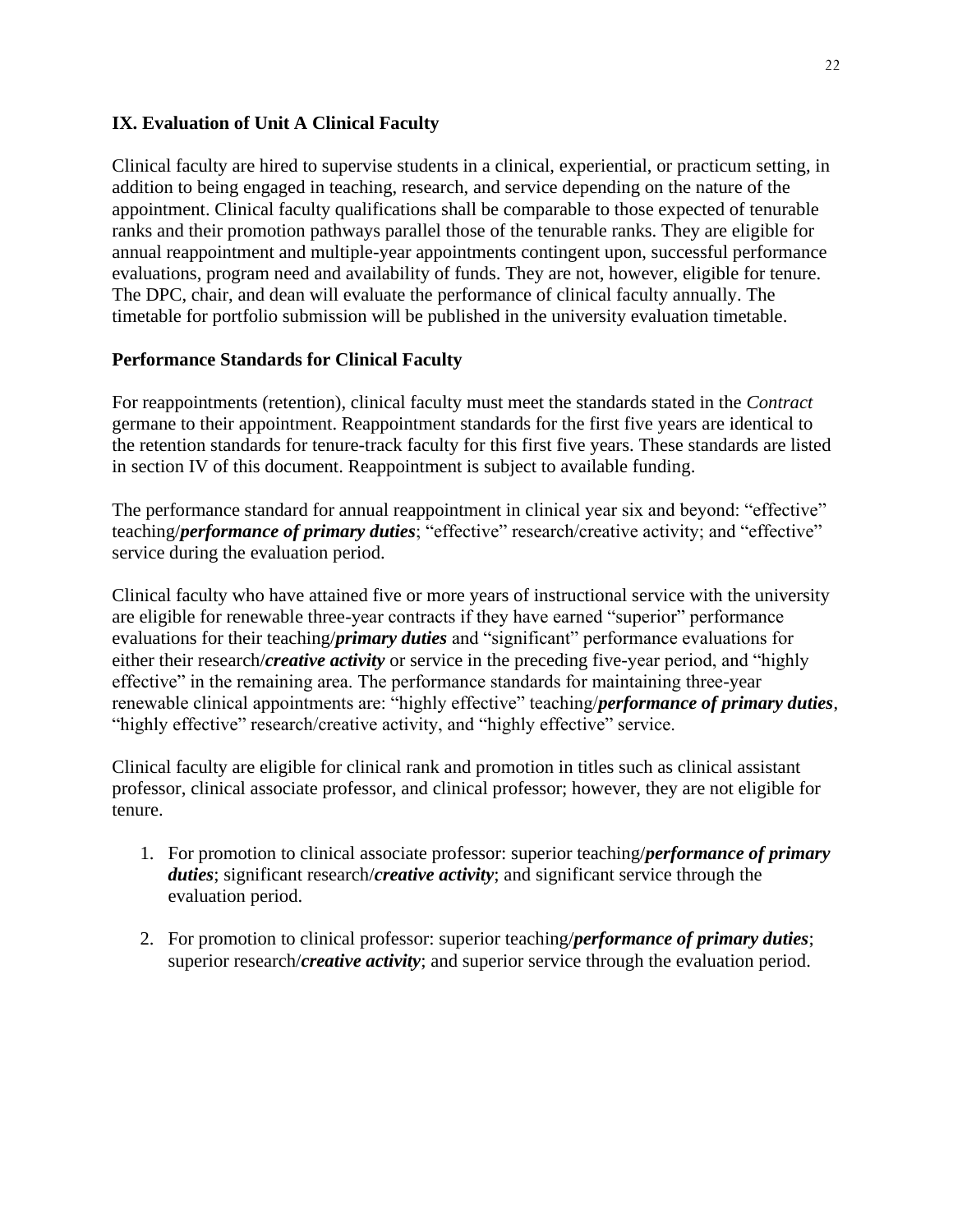#### **X. Evaluation of Unit B Faculty**

Unit B faculty will be evaluated only on teaching/*performance of primary duties*. After one full year of service, an evaluation portfolio of their activities is to be prepared, following the schedule laid out in the university timetable. Unit B faculty will be evaluated on:

- (1) Student evaluations
- (2) Chair observation
- (3) Syllabi, and any other supporting teaching materials
- (4) Evaluation of CSWE competencies for designated required courses listed in the curriculum assessment matrix
- (5) Peer evaluations

Evidence of CSWE assessment in the course syllabus should include the following:

- (a) Competencies and practice behaviors to be assessed
- (b) The assignment that will be used to assess the practice behaviors
- (c) The rubric used to assess the practice behaviors
- (d) The points assigned for the assessment of practice behaviors
- (e) Documentation illustrating how the assessment points are tied to the overall points given for that assignment

Unit B faculty will only be awarded the "unsatisfactory," "satisfactory," or "highly effective" ratings, as stipulated in the faculty agreement.

#### **XI. Distance Education**

The Department of Social Work is not offering distance education courses. Therefore, the policies and procedures of the departmental distance education are not included in the DAC 2018-2022.

The Department of Social Work can add a distance education program option through either submitting substantive change reports to the Council of Social Work Education (CSWE) or including an online program option in the CSWE's reaffirmation review. The Department of Social Work will consider distance education courses to be, but not limited to, video conferencing, web-enhanced courses, hybrid courses, web-based/online courses, or any combination of these multimedia delivery systems. These systems may be synchronous or asynchronous. When a faculty member in the Department of Social Work teaches a distance education course that involves learning new technologies, he or she should seek and be provided with the opportunity to be trained in those technologies.